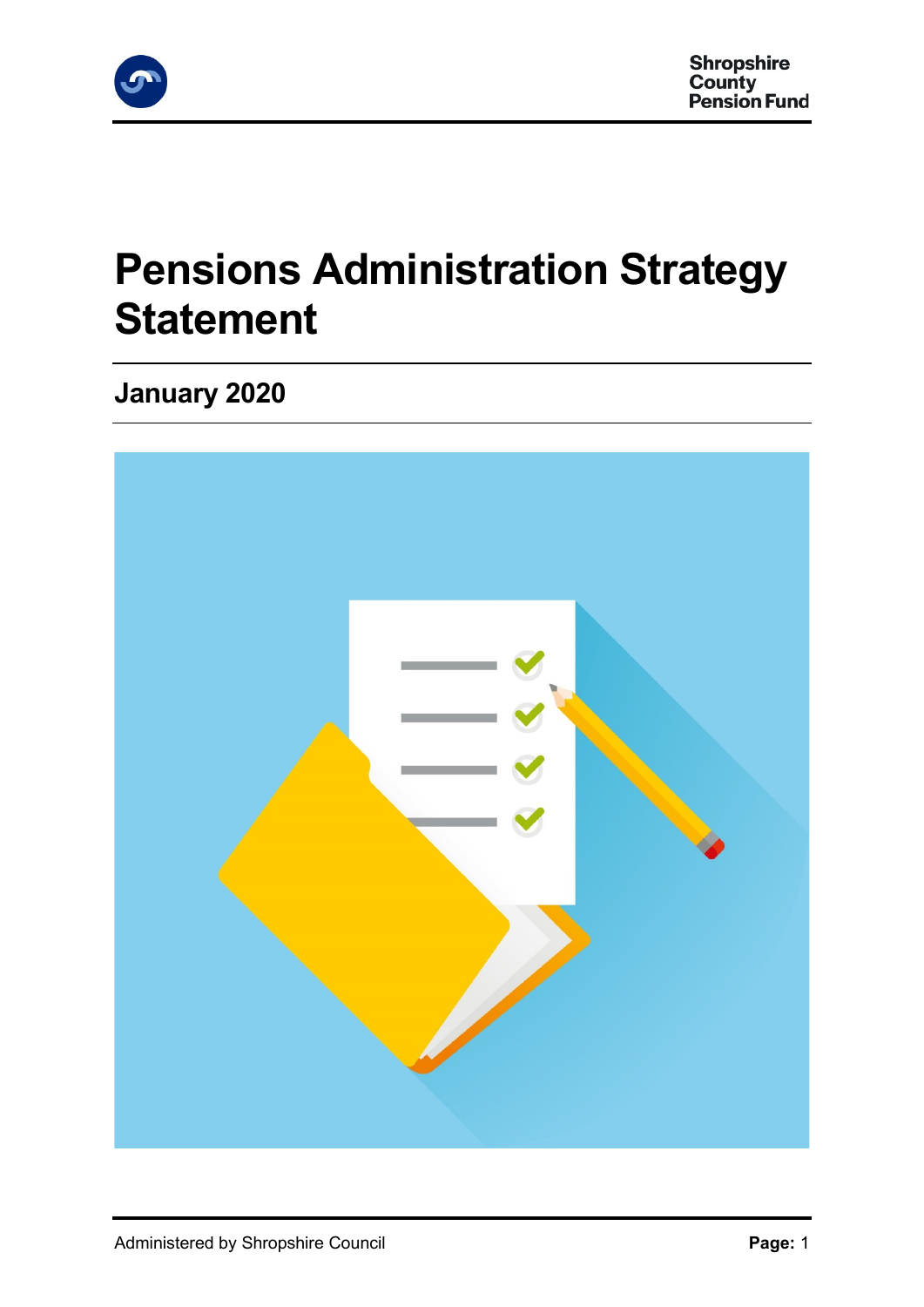## **Contents**

 $\bullet$ 

| Notification of employee's rights: Internal Disputes Resolution Procedure (IDRP)6 |  |
|-----------------------------------------------------------------------------------|--|
|                                                                                   |  |
|                                                                                   |  |
|                                                                                   |  |
|                                                                                   |  |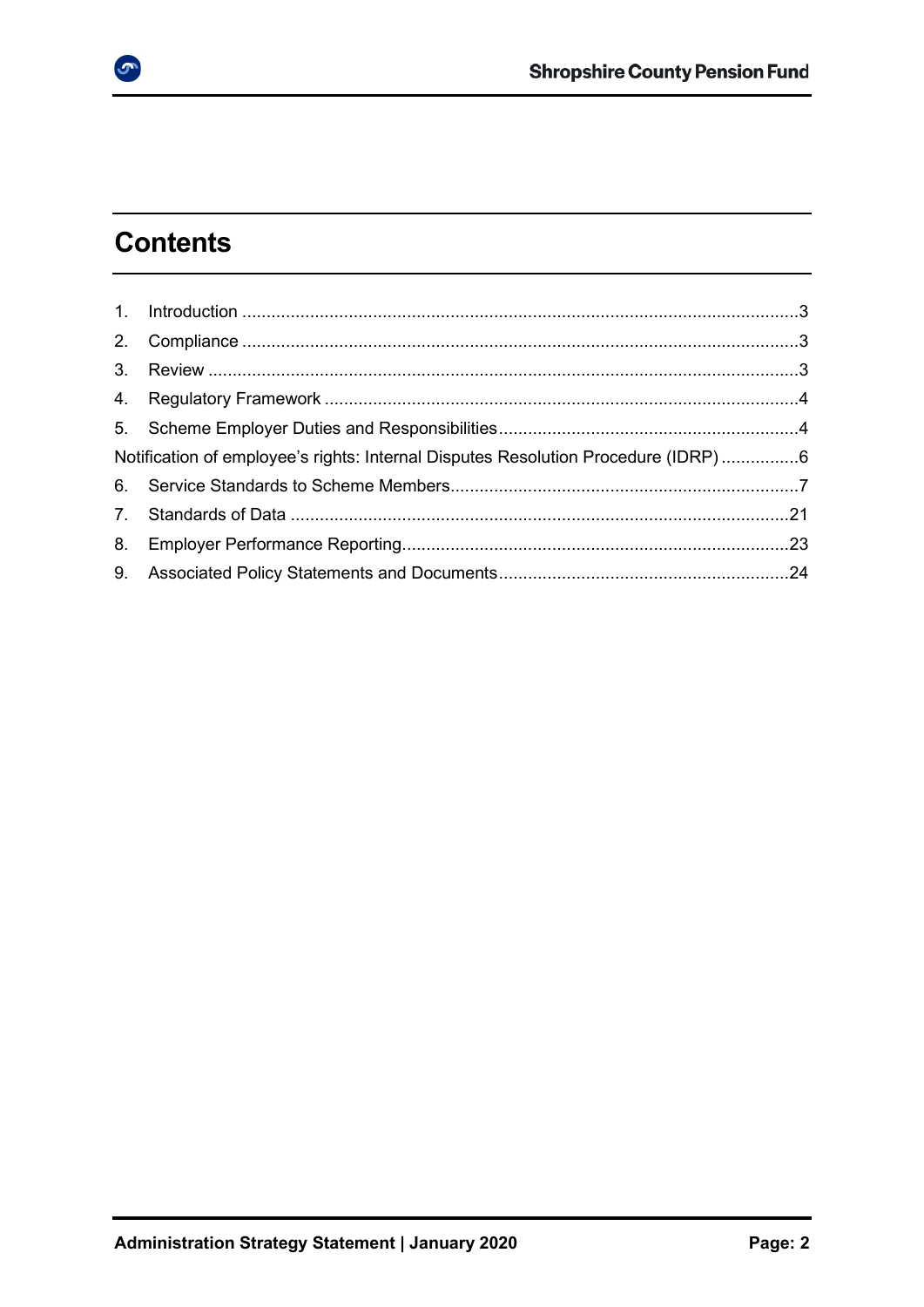## <span id="page-2-0"></span>**1. Introduction**

Shropshire County Pension Fund ("the Fund") is responsible for the administration of the Local Government Pension Scheme ("the Scheme") within the geographical area of Shropshire. The Fund also administers the Scheme on behalf of a number of qualifying employers who are not situated within the Shropshire area. The service is carried out by Shropshire Council ("the administering authority") on behalf of qualifying employers and ultimately Scheme members.

This document is the Pensions Administration Strategy Statement which outlines the policies and performance standards towards providing a cost-effective, inclusive and high quality pensions administration service.

Delivery of such an administration service is not the responsibility of one person or one organisation, but rather the joint working of a number of different stakeholders, who between them are responsible for delivering the pensions administration service to meet the diverse needs of the membership and the regulatory requirements.

## <span id="page-2-1"></span>**2. Compliance**

Developed in consultation with employers within the Fund, this statement seeks to promote good working relationships, improve efficiency and ensure agreed standards of quality in delivery of the pension administration service amongst Scheme employers and the Fund. A copy of this strategy is provided to all employers.

**In no circumstances does this strategy override any provision or requirement of the regulations, nor is it intended to replace the more extensive commentary provided by the employer information on the Shropshire County Pension Fund website and administration guides provided by the Local Government Association (LGA).** 

## <span id="page-2-2"></span>**3. Review**

The undertakings set out within this Pensions Administration Strategy Statement will be reviewed annually by the Fund. Additionally, the Fund will review this policy statement and make revisions as appropriate, following a material change to the Fund policies in relation to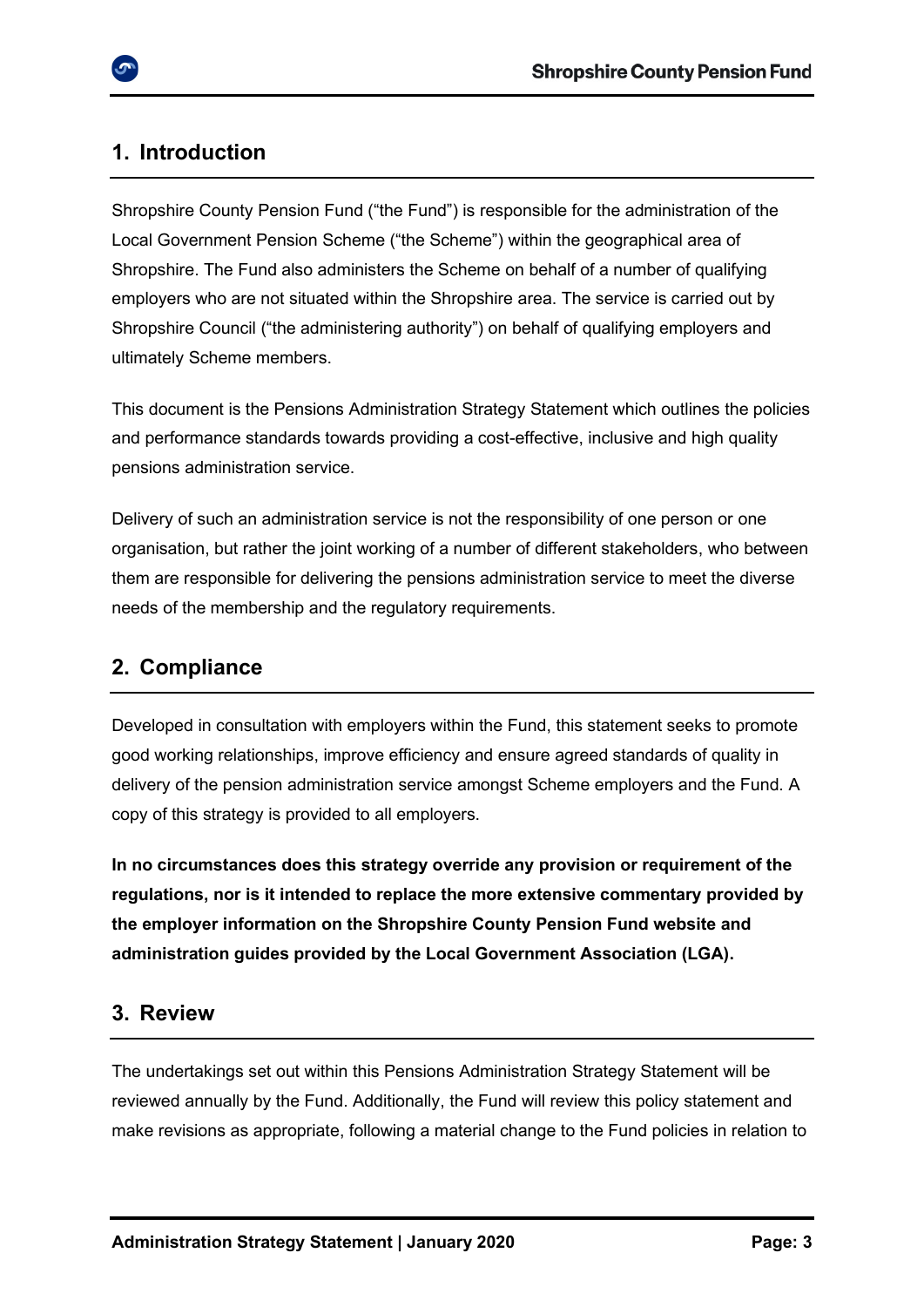any of the matters contained in the strategy. Employers will be consulted and informed of any changes.

## <span id="page-3-0"></span>**4. Regulatory Framework**

Regulation 59-(1) of the LGPS Regulations 2013 enables an LGPS administering authority to prepare a document ("the pension administration strategy") detailing administrative standards, performance measures, data flows and communication with employers.

In addition, Regulation 70.-(1) of the LGPS Regulations 2013 allows an administering authority to recover costs from an employing authority where costs have been incurred because of that employing authority's level of performance in carrying out its functions under these Regulations. See section on Poor Performance.

This document has been presented, considered and ratified by the Pensions Committee on 27 July 2018 and, as such, the contents of which apply to all existing and future employers of Shropshire County Pension Fund from this date.

## <span id="page-3-1"></span>**5. Scheme Employer Duties and Responsibilities**

The delivery of a high quality cost effective administration service is not the responsibility of just the administering authority, but depends on the joint working of the administering authority with a number of individuals employed in different organisations to ensure Scheme members and other interested parties receive the appropriate level of service, and that statutory requirements are met.

### **Monthly/annual data transfer**

The Fund's method of data collection is by way of electronic data transfer using the i-Connect service. All employers will be provided with the training and guidance on how to use i-Connect.

### **Response to queries**

There are times when the Pensions Team may need to contact employers with queries on the data provided, or to request additional information in order to provide Scheme members with details of their pension entitlement. From time to time, employers may also require information from the Pensions Team regarding the Scheme. Timescales for dealing with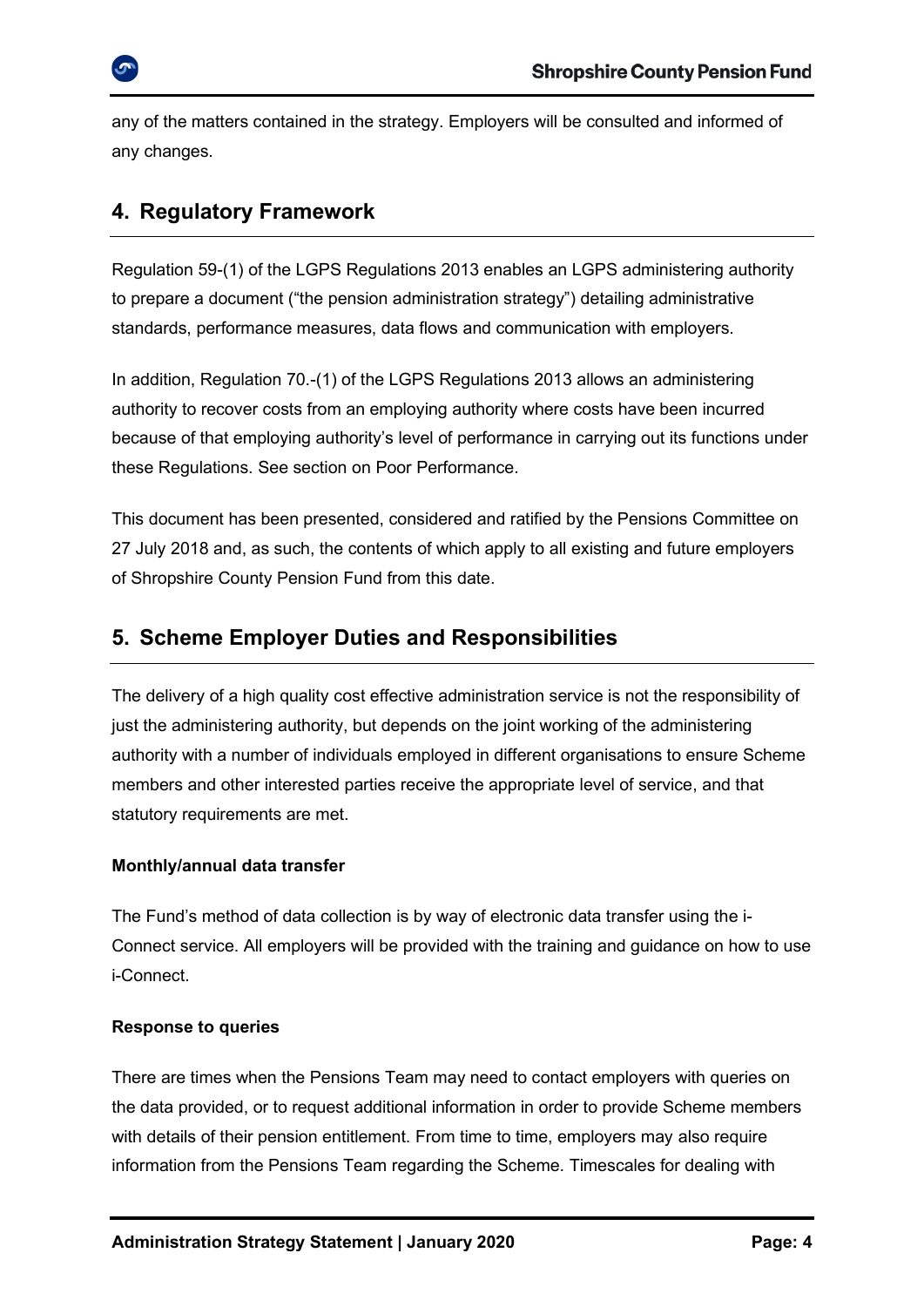specific requests are listed in this document and where a timeframe is not provided, either party should be responded to within 10 working days of receipt of the request. Timescales for dealing with bulk queries from either party should be agreed separately.

## **Appointing a main contact**

Each employing authority must designate a named individual to act as the main point of contact with regard to any aspect of administering the LGPS, and to be responsible for ensuring the requirements set out in this strategy are met.

## **Their key responsibilities are:**

- to act as a conduit for communications to appropriate staff within the employer - for example, Human Resources, Payroll teams, Directors of Finance;
- to ensure that standards and levels of service are maintained and regulatory responsibilities are complied with.
- to ensure that details of all nominated representatives and authorised signatures are correct and to notify the Fund of any changes immediately;
- to arrange distribution of communications literature as and when required;
- to inform the Fund of any alternative service arrangements required;
- to assure data quality and ensure the timely submission of data to the Fund; and
- to assist and liaise with the Fund on promotional activities.

## **Authorised signatories**

Each employer must nominate individuals to act as authorised signatories, whose names and specimen signatures will be held by the Fund, and who must sign all employer documents or instructions. In signing a document, an authorised officer is not merely certifying that the form comes from the employer stated, but also that the information being provided is correct.

Consequently, if an authorised signatory is certifying information that someone else has compiled, for example leaving information including a final salary pay, career average pay, assumed pay they are authorising to confirm that the information is correct.

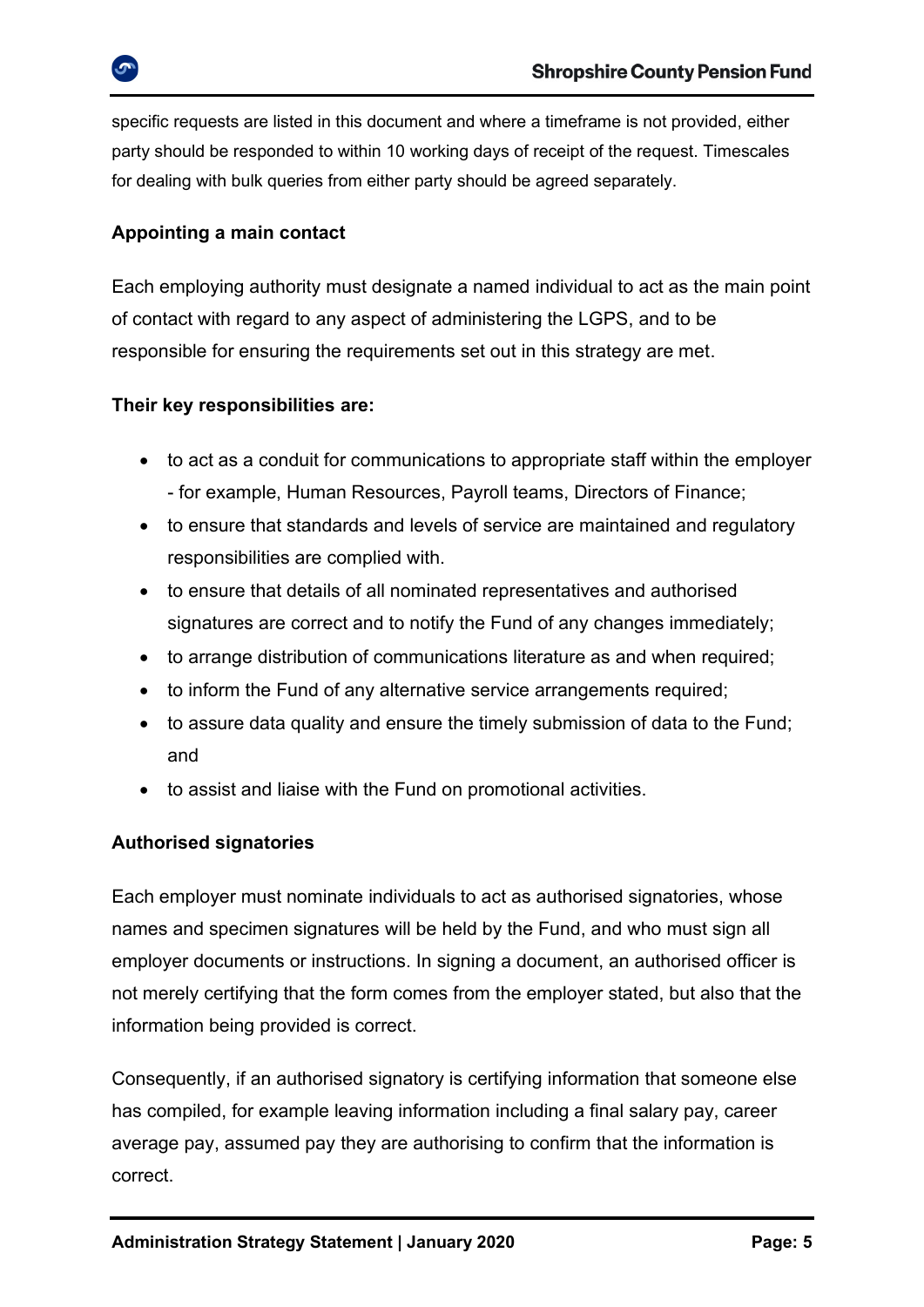It is the employer's responsibility to ensure that details of the authorised signatures are up-to-date, and to notify the Fund of any changes.

## **Employer Training**

The Fund holds annual training for employers where officers of the Fund provide information on finances, investment performance, regulatory changes and also administration performance. Attendance by each employer's nominated contacts is actively encouraged. In most instances the training is filmed and hosted on the Pension Fund website, to enable individuals unable to attend on the day to watch afterwards.

## **Discretions Policy**

Each employer is required by statute to prepare and publish a written statement as to how they wish to exercise the discretionary powers available to them as a Scheme employer under the LGPS regulations. The policy statement must be kept under review and, where revisions are made, the revised policy statement must be sent to the Fund and made readily available to all employees within the employing authority within one month of the effective date. The LGA has produced a list of all the discretions participating employers have in relation to the LGPS. This document can be found on the website: [www.lgpsregs.org.](http://www.lgpsregs.org/)

## <span id="page-5-0"></span>**Notification of employee's rights: Internal Disputes Resolution Procedure (IDRP)**

Under Regulation 72 of the LGPS 2013 regulations, any decisions made by an employing authority affecting an employee's rights to membership, or entitlement to benefits must be made as soon as is reasonably practicable and notified to the employee in writing including a reference to their right of appeal in line with Regulation 73 of the LGPS regulations. Every notification must;

- Specify the rights under stage 1 and stage 2 of the appeals procedure quoting the appropriate regulations;
- Specify the time limits within an appeal, under either stage, which apply and;
- Specify to whom an application for appeal must be made to.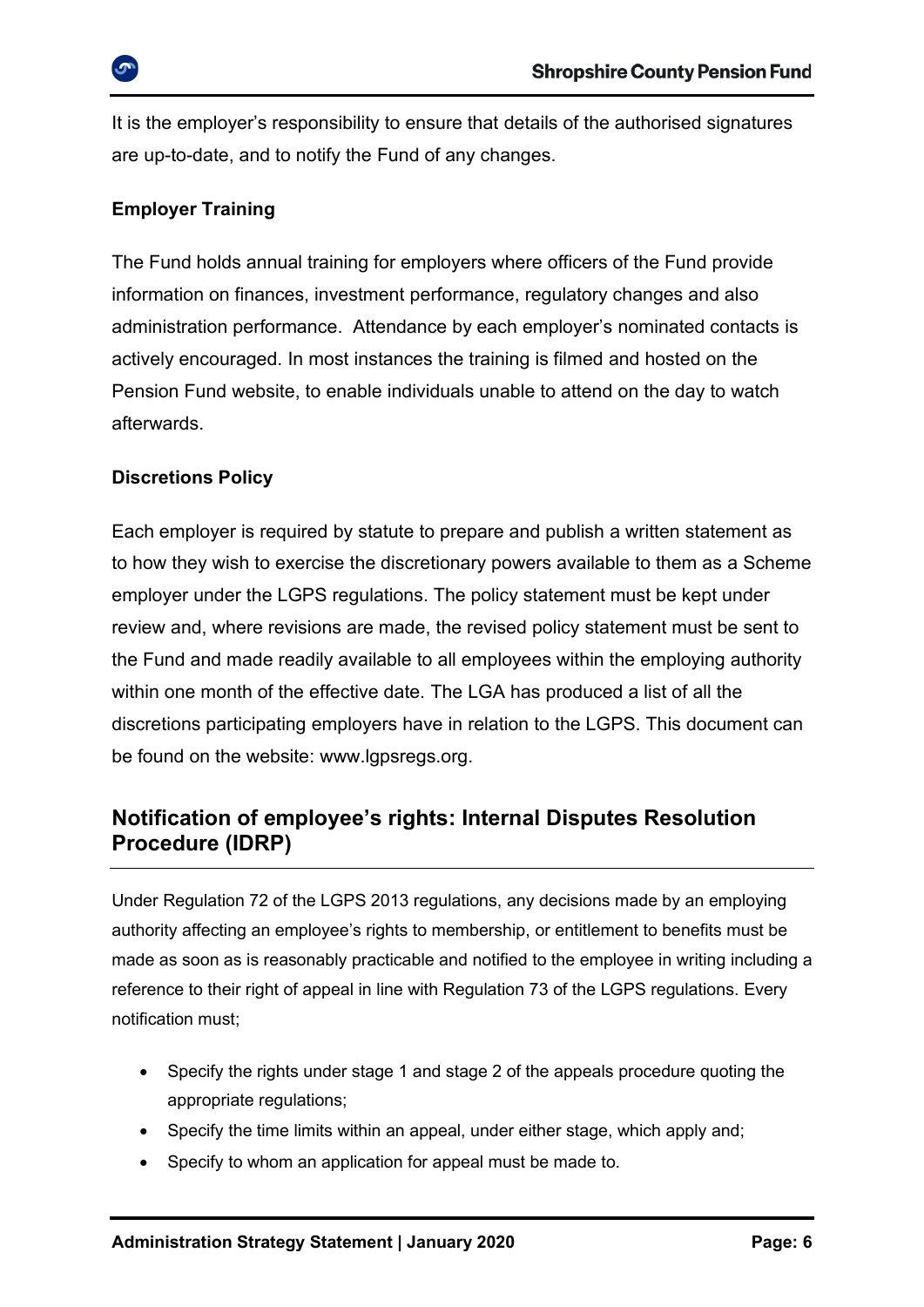$\circ$  For first stage appeals this must be the nominated person of the employer who made the decision. For 2nd stage appeals this will be the appointed person at the administering authority

The Fund has guidance for employers to provide to individuals who raise an issue under the IDRP procedure.

#### **Nominated person**

Each employing authority is required to nominate and name the person to whom applications under Stage 1 of the IDRP should be made. Employers must also notify the Fund of any first stage appeals they receive.

#### **Computer links**

The Fund can provide the links to the Pensions Administration System, where appropriate, to large employers for employing authority staff to view certain areas of their employees' records of membership. There is a charge for this access. The most current data protection legalisation will be considered when providing this access.

The Fund will ensure that the pensions administration system is available for use during normal office hours except for any necessary scheduled maintenance of the system. Employers must notify the Fund when registered users leave the organisation, or no longer require access.

## <span id="page-6-0"></span>**6. Service Standards to Scheme Members**

Overriding legislation dictates the standards that pension schemes and employers should meet in providing certain pieces of information to various associated parties – not least of which includes the scheme member. The LGPS Regulations also identifies a number of requirements for the Fund and employers, which may not

have all been covered in this document. It is important that employers make themselves familiar of the HR and Payroll guides available on [www.lgpsregs.org](file://///sw12ssfs03/shrops/Finance/Pensions/Communications%20(live%20data)/Policies/www.lgpsregs.org). An online employers guide is available on the Fund's website, [www.shropshirecountypensionfund.co.uk,](http://www.shropshirecountypensionfund.co.uk/) which includes template forms and guidance for all Scheme employers.

The levels of performance and procedures which the Fund and employers are expected to achieve to ensure compliance with the overriding legislation are outlined in the tables: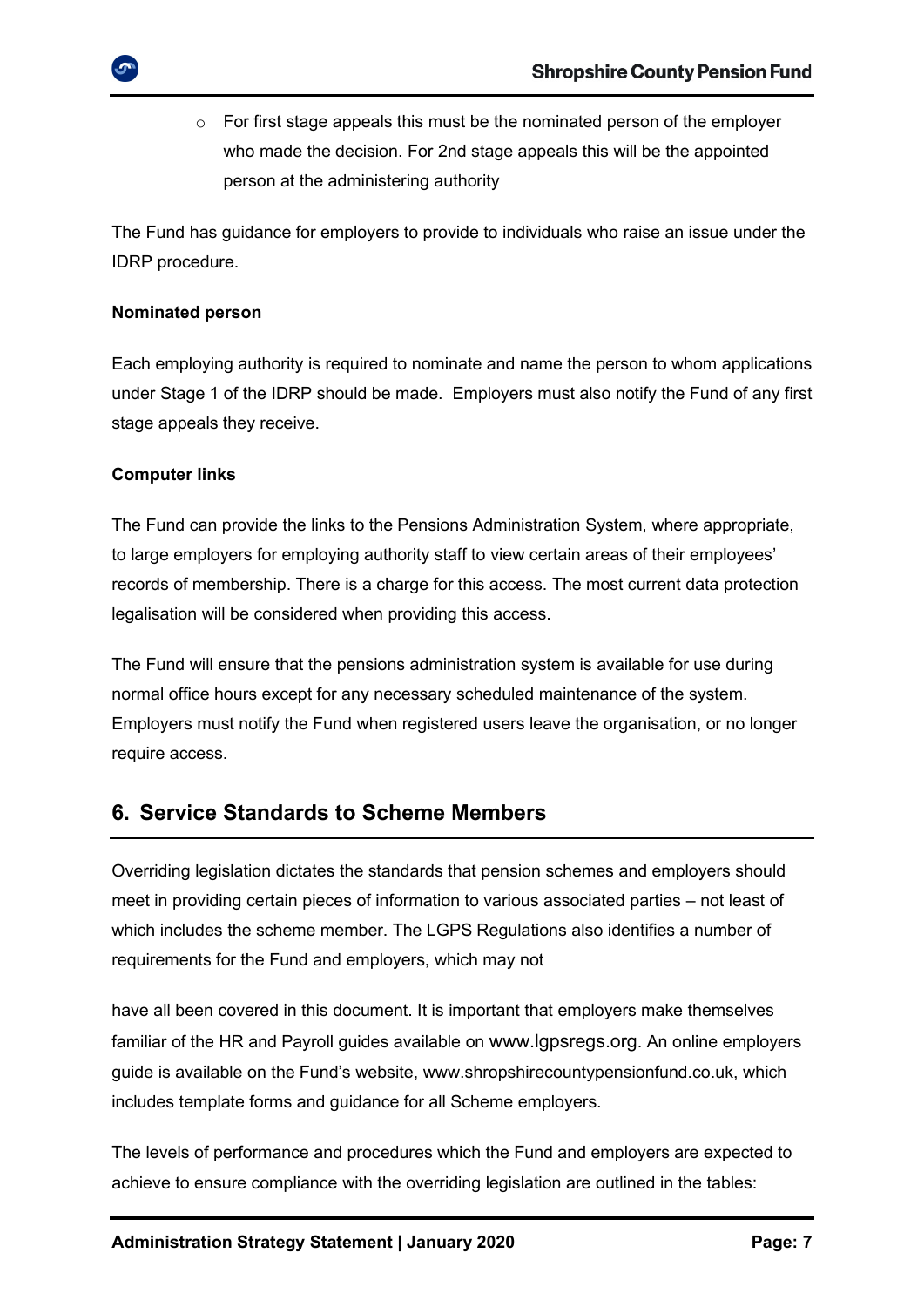

## **NEW STARTERS**

| <b>EMPLOYER'S RESPONSIBILITY</b>                                                                                                                                                                                                                                                                                                                                                                                                                                                                                                                                                                                                                                                                                                                                                                                                                      | <b>FUND'S RESPONSIBILITY</b>                                                                                                                                                                                                                                              |
|-------------------------------------------------------------------------------------------------------------------------------------------------------------------------------------------------------------------------------------------------------------------------------------------------------------------------------------------------------------------------------------------------------------------------------------------------------------------------------------------------------------------------------------------------------------------------------------------------------------------------------------------------------------------------------------------------------------------------------------------------------------------------------------------------------------------------------------------------------|---------------------------------------------------------------------------------------------------------------------------------------------------------------------------------------------------------------------------------------------------------------------------|
| To ensure that pensions information is included as                                                                                                                                                                                                                                                                                                                                                                                                                                                                                                                                                                                                                                                                                                                                                                                                    | To accurately create member records on the                                                                                                                                                                                                                                |
| part of any new employment induction process,                                                                                                                                                                                                                                                                                                                                                                                                                                                                                                                                                                                                                                                                                                                                                                                                         | pensions administration system following                                                                                                                                                                                                                                  |
| including in contracts of employment and appointment                                                                                                                                                                                                                                                                                                                                                                                                                                                                                                                                                                                                                                                                                                                                                                                                  | notification from an employer of a new entrant                                                                                                                                                                                                                            |
| letters.                                                                                                                                                                                                                                                                                                                                                                                                                                                                                                                                                                                                                                                                                                                                                                                                                                              | to the Scheme.                                                                                                                                                                                                                                                            |
| To ensure that all employees subject to contractual<br>admission are brought into the Scheme from their<br>relevant start date, and provide the Pensions Team<br>with accurate member data, using the monthly data<br>submission i-Connect, within four weeks of the<br>members start date.                                                                                                                                                                                                                                                                                                                                                                                                                                                                                                                                                           | To support employer requests to attend<br>inductions.<br>To update pension information in accordance<br>with regulatory changes, and to keep PDF<br>versions of forms and guides up to date on the<br>Fund website.                                                       |
| To provide each new employee with a Brief Scheme<br>Guide and New Member Form with their contract of<br>employment. This may be in the form of issuing a<br>paper copy or by directing all new members to the<br>Fund's website where the information can be viewed<br>or downloaded. The most up to date versions of forms<br>and guides can always be found on the Fund website.                                                                                                                                                                                                                                                                                                                                                                                                                                                                    | www.shropshirecountypensionfund.co.uk<br>The Fund will contact all new starters,<br>providing them with an activation key for 'My<br>Pension Online' and reissuing a New Member<br>Form if one has not been received, within 8<br>weeks of notification of a new starter. |
| To determine the appropriate contribution rate<br>(whether individually or by an automated process on<br>payroll) and (as soon as is reasonably practicable),<br>notify the employee of this contribution rate which is to<br>be deducted from the employee's pensionable pay<br>and the date from which the rate will become payable.<br>It is for the employer to determine the method by<br>which the notification is given to the employee, but the<br>notification must contain a statement giving the<br>address from which further information about the<br>decision may be obtained. The notification must also<br>notify the employee of the right to appeal, including<br>the processes and timescales involved. Furthermore,<br>the correct employee contribution rate according to<br>the scheme the member is in $-$ either the 50/50 or | To accurately record and update member<br>records on the pension administration system<br>within following the receipt of a completed New<br>Member Form.                                                                                                                 |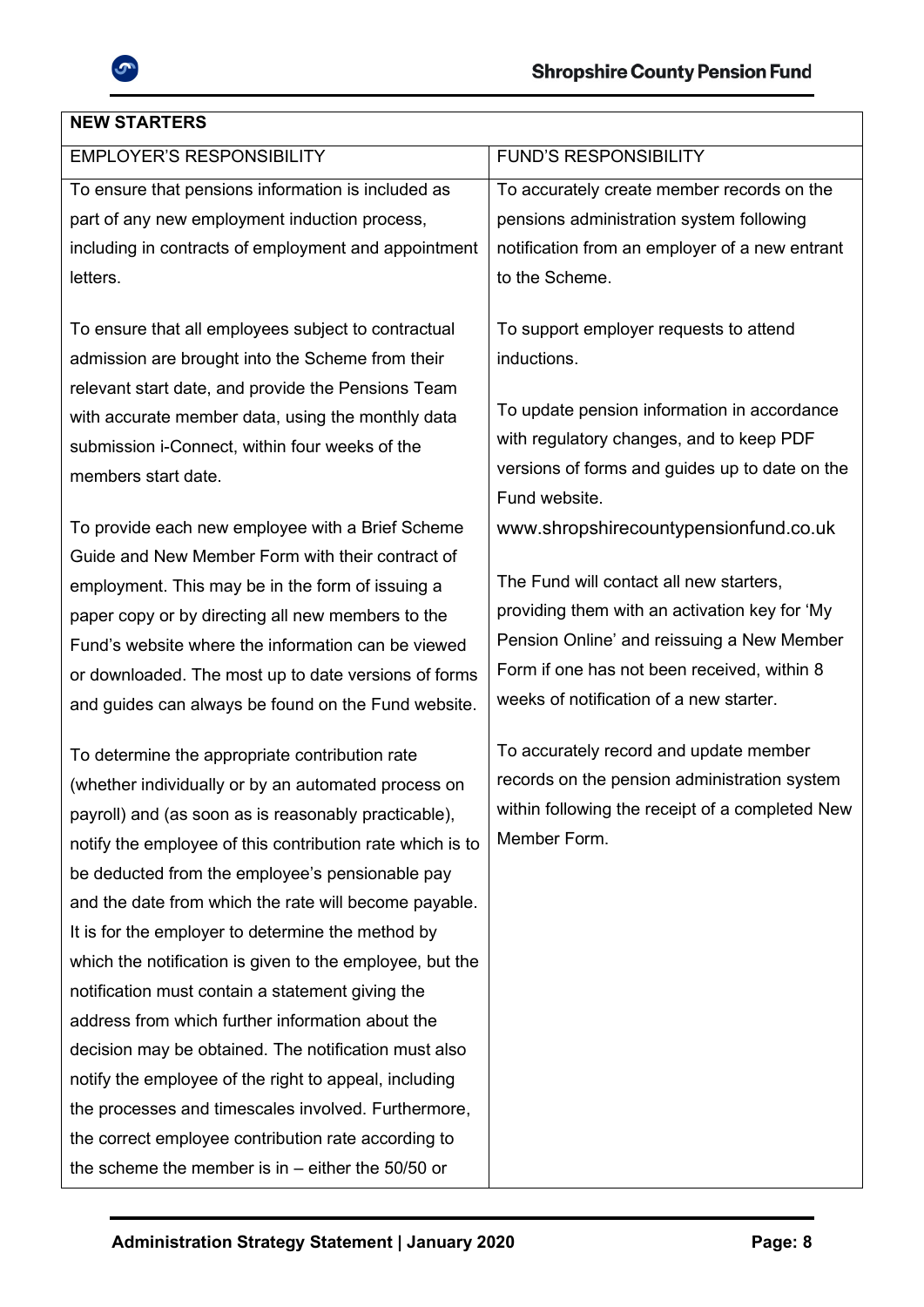

| 100/100 scheme should be applied and (if              |  |
|-------------------------------------------------------|--|
| appropriate) adjusted throughout the year according   |  |
| to the employer's discretionary policy on re-banding. |  |
|                                                       |  |
| To send the Fund notification through i-Connect of    |  |
| any eligible employees subject to automatic           |  |
| enrolment, who opt out of the scheme within six       |  |
| weeks of joining.                                     |  |
|                                                       |  |
| Where there is more than one contract of employment   |  |
| with the same employer, each membership shall be      |  |
| maintained separately and the Fund notified as        |  |
| above.                                                |  |

| <b>CHANGES IN CIRCUMSTANCES FOR ACTIVE MEMBERS</b>                                   |                                                 |  |  |
|--------------------------------------------------------------------------------------|-------------------------------------------------|--|--|
| <b>EMPLOYERS' RESPONSIBILITY</b>                                                     | <b>FUND'S RESPONSIBILITY</b>                    |  |  |
| To ensure that the Fund is informed of any changes in                                | To provide forms and spreadsheets for           |  |  |
| the circumstances of employees through i-Connect                                     | recording key changes in circumstance and to    |  |  |
| within four weeks of the change.                                                     | provide guidance on the secure submission of    |  |  |
| Forms and guidance can be found in the employers'                                    | data through i-Connect.                         |  |  |
| area of the Fund website at:                                                         | To accurately record and update member          |  |  |
| www.shropshirecountypensionfund.co.uk                                                | records on the pensions administration          |  |  |
|                                                                                      | systems within four weeks of notification, or   |  |  |
| Changes may include:                                                                 | any shorter period as requested by the          |  |  |
| <b>Personal information:</b>                                                         | employer with regards to specific requirements. |  |  |
| Change of name                                                                       |                                                 |  |  |
| <b>Marital status</b>                                                                |                                                 |  |  |
| National insurance number                                                            |                                                 |  |  |
| <b>Conditions of employment affecting pension such</b><br>as:                        |                                                 |  |  |
| Contractual hours (mandatory for members<br>who meet the underpin requirements only) |                                                 |  |  |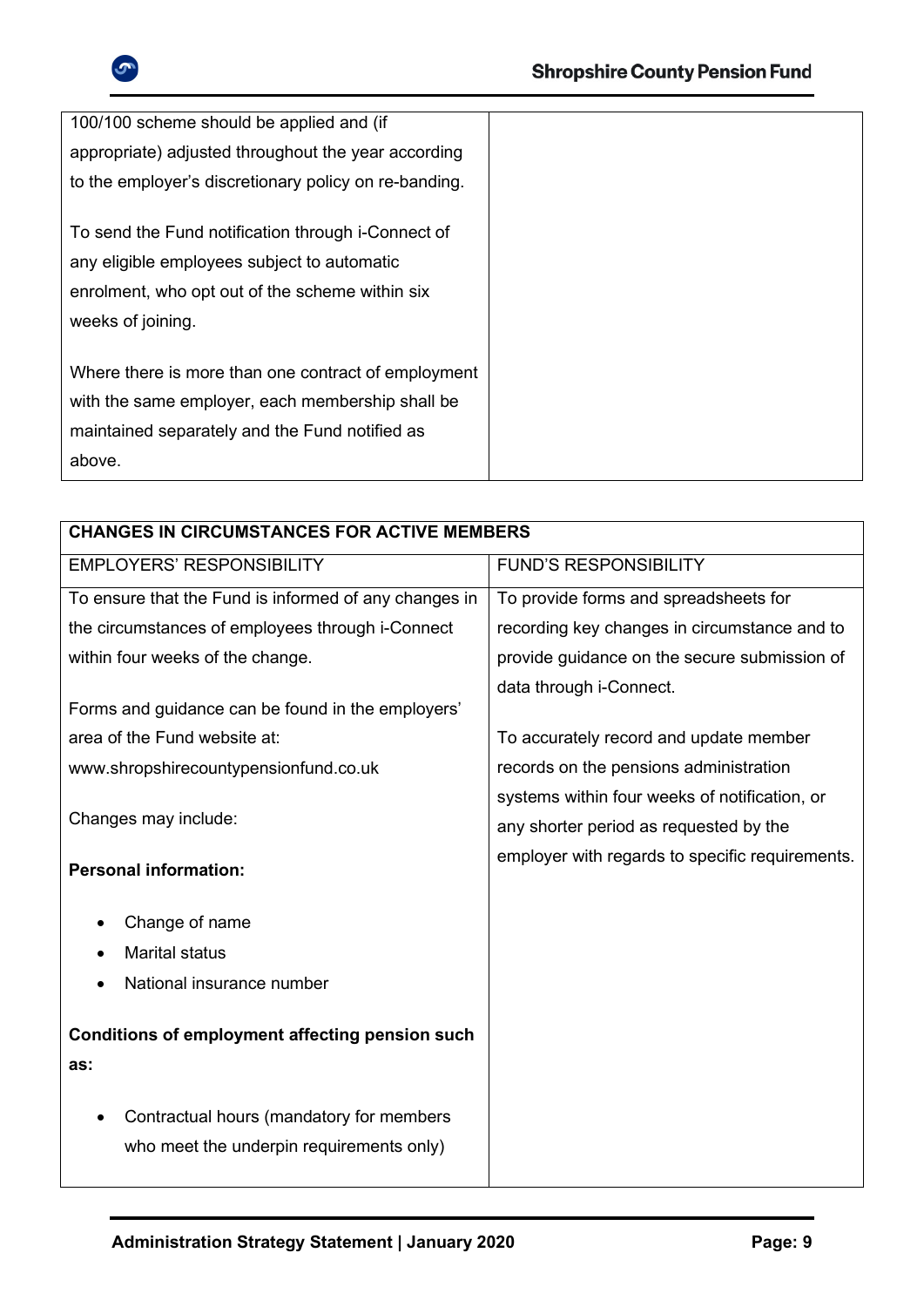

| Any remuneration changes due to promotion<br>$\bullet$<br>and down grading |  |
|----------------------------------------------------------------------------|--|
| Full-time equivalent pensionable pay according                             |  |
| ٠<br>to the pre 2014 definition                                            |  |
| Actual pensionable pay (including                                          |  |
| overtime/additional hours) in 100/100 and                                  |  |
| 50/50 schemes according to the post 2014                                   |  |
| definition (CARE).                                                         |  |
| Employees contribution rate<br>٠                                           |  |
| Employee number and/or post number<br>٠                                    |  |
| Date joined scheme (if adjusted)                                           |  |
| Confirmation of 50/50 or 100/100 scheme                                    |  |
| entry                                                                      |  |
|                                                                            |  |
| NB. An Employee can easily exceed HMRC annual                              |  |
| allowance if their pay increases. You therefore are                        |  |
| asked to inform the Fund of:                                               |  |
| Significant pay awards/pay increases                                       |  |
| Honorariums                                                                |  |
| <b>Additional Voluntary Contributions (AVC)</b><br>٠                       |  |
| contributions                                                              |  |
| Shared Cost AVC contributions (if applicable)                              |  |
| <b>Shared Cost Additional Pension Contributions</b>                        |  |
|                                                                            |  |
| For a full list of data items required, see the section                    |  |
| FINANCIAL AND DATA OBLIGATIONS, or further                                 |  |
| information is available from the Fund directly.                           |  |
| Employers can also visit the webpage on 'monthly                           |  |
| data reports and end of year procedure' on the Fund                        |  |
| website www.shropshirecountypensionfund.co.uk                              |  |
| <b>Absence</b>                                                             |  |
| During periods of reduced or nil pay as a result of                        |  |
| sickness, injury or relevant child related leave (i.e.                     |  |
| ordinary maternity, paternity or adoption leave or paid                    |  |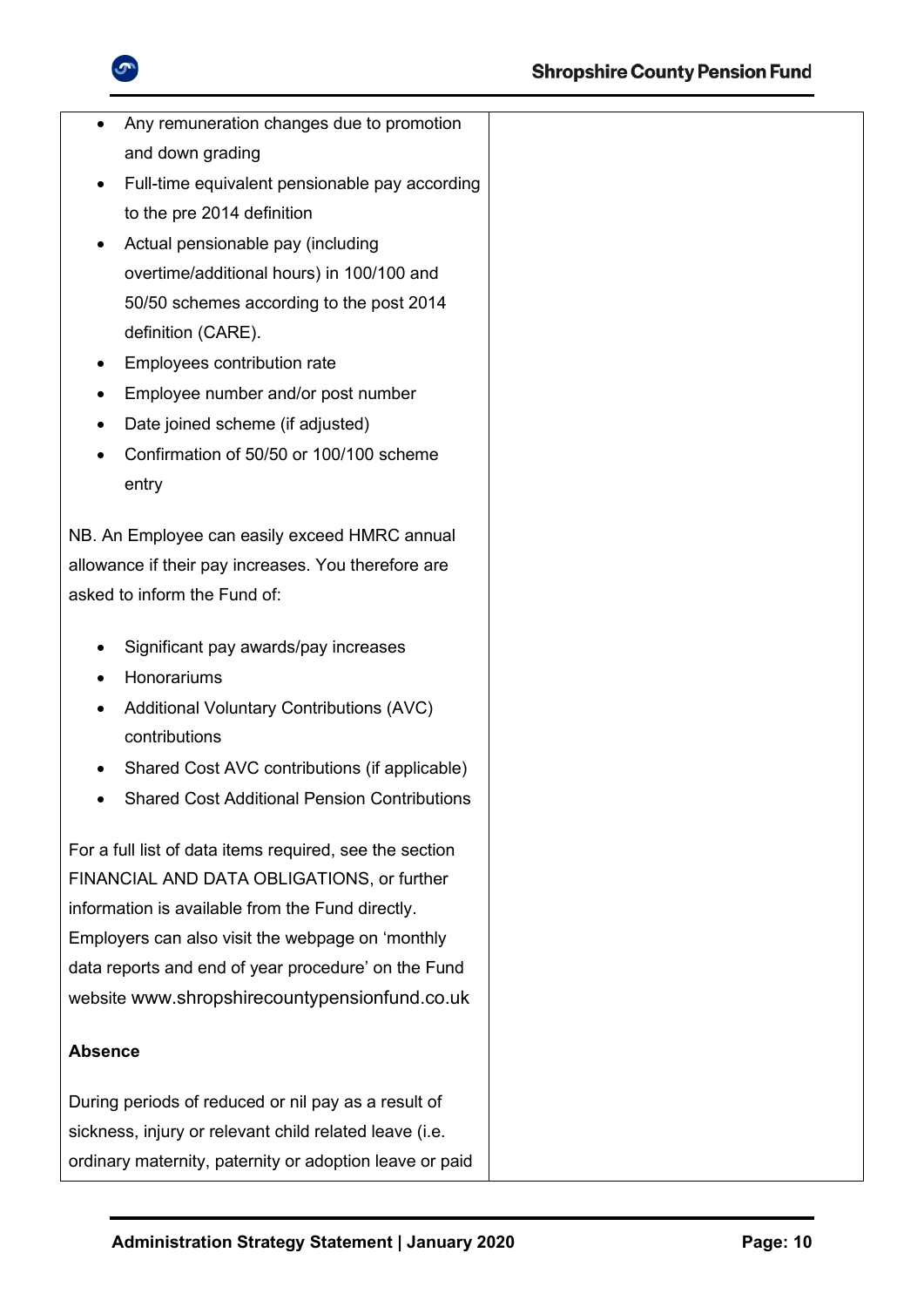

shared parental leave and any paid additional maternity or adoption leave) assumed pensionable pay (APP) should be applied for pension purposes.

Employer contributions should be deducted from pay and any APP. If the employee receives no pay the employer contributions should still be deducted from APP.

Should an employee wish to purchase Additional Pension Contributions (APC) or a Shared Cost Additional Pension Contributions (SCAPC) contract to buy back the pension 'lost' during the absence, the APP amount will need to be calculated and provided to the member's employer. Employers must bring to the attention of the member, before a period of absence, that they can buy back the 'lost' pension. Employers should also direct members to the website [www.lgpsmember.org](http://www.lgpsmember.org/) where they can calculate the cost to buy back this 'lost' pension. As employees have a thirty day timeframe with which to buy back the lost pension, employers should be sure to mention this to the employee early on in the 30 day period.

Types of absences include:

- Maternity, paternity and adoption
- Paid & unpaid leave of absence
- Industrial action (SCAPC not available)
- Any other material/authorised period of absence

See section 'ADDITIONAL PENSION CONTRIBUTIONS (APCs) and SHARED COST APC's' for further information.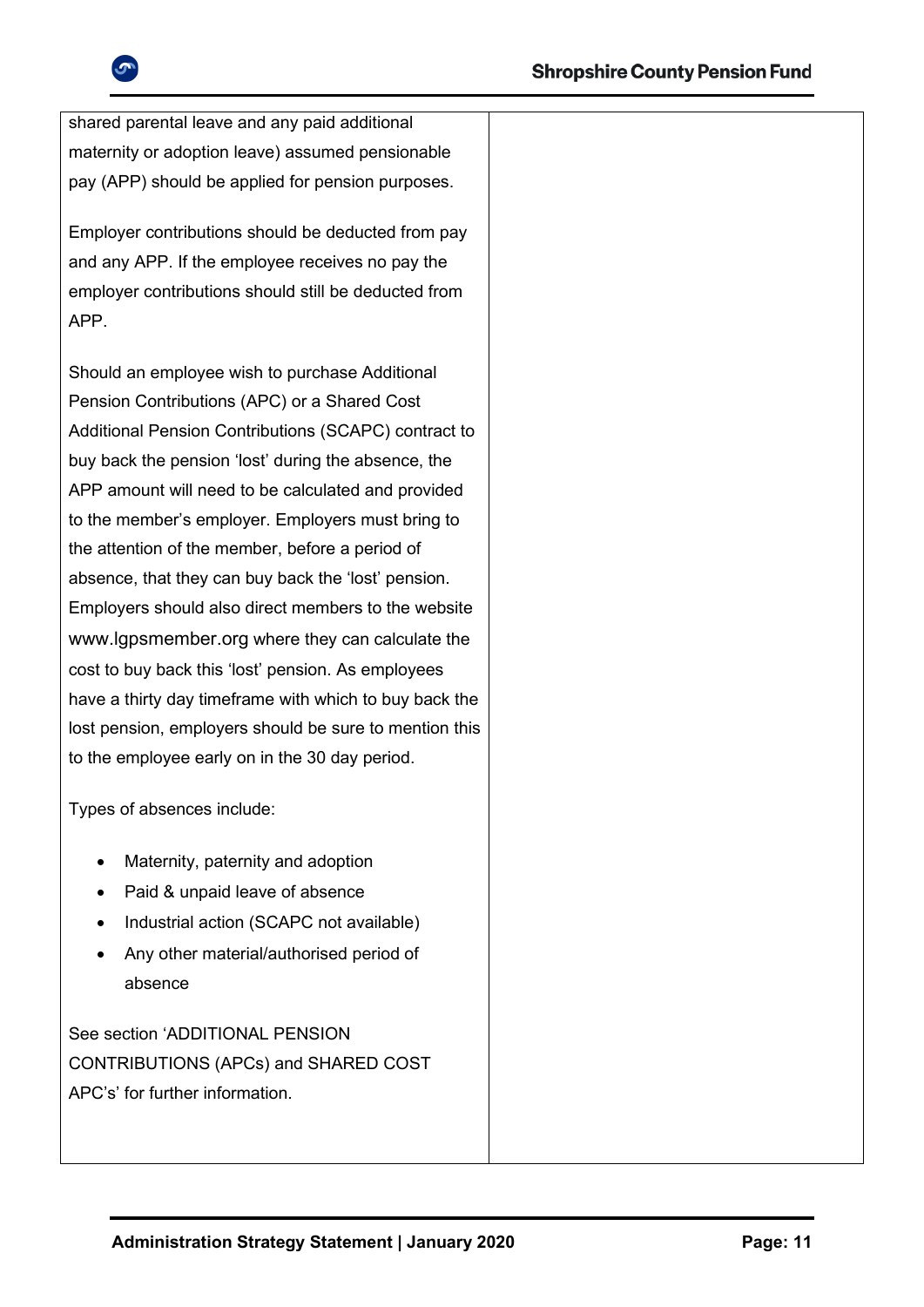

| <b>FUND'S RESPONSIBILITY</b>                                                                                                                                                                                                                                                                                                                                                                                                                                                                                                                                                                                                                                     |
|------------------------------------------------------------------------------------------------------------------------------------------------------------------------------------------------------------------------------------------------------------------------------------------------------------------------------------------------------------------------------------------------------------------------------------------------------------------------------------------------------------------------------------------------------------------------------------------------------------------------------------------------------------------|
| To process employer year end contribution                                                                                                                                                                                                                                                                                                                                                                                                                                                                                                                                                                                                                        |
| returns within three months of receipt i.e. 30                                                                                                                                                                                                                                                                                                                                                                                                                                                                                                                                                                                                                   |
| April, or within three months of receipt of the                                                                                                                                                                                                                                                                                                                                                                                                                                                                                                                                                                                                                  |
| information if later.<br>To produce annual benefit statements for all<br>active members by 31 August.<br>To highlight annually if an individual has<br>exceeded their annual allowance and issue a<br>pensions saving statement by 5 October.<br>Annual benefit statements will also be<br>produced for deferred members, but no<br>information from employers will be required.<br>To provide data to the Fund Actuary and<br>Government Actuary's Department to enable<br>employer contribution rates to be accurately<br>determined.<br>To provide an electronic copy of the actuarial<br>valuation report and contributions certificate to<br>each employer. |
|                                                                                                                                                                                                                                                                                                                                                                                                                                                                                                                                                                                                                                                                  |
|                                                                                                                                                                                                                                                                                                                                                                                                                                                                                                                                                                                                                                                                  |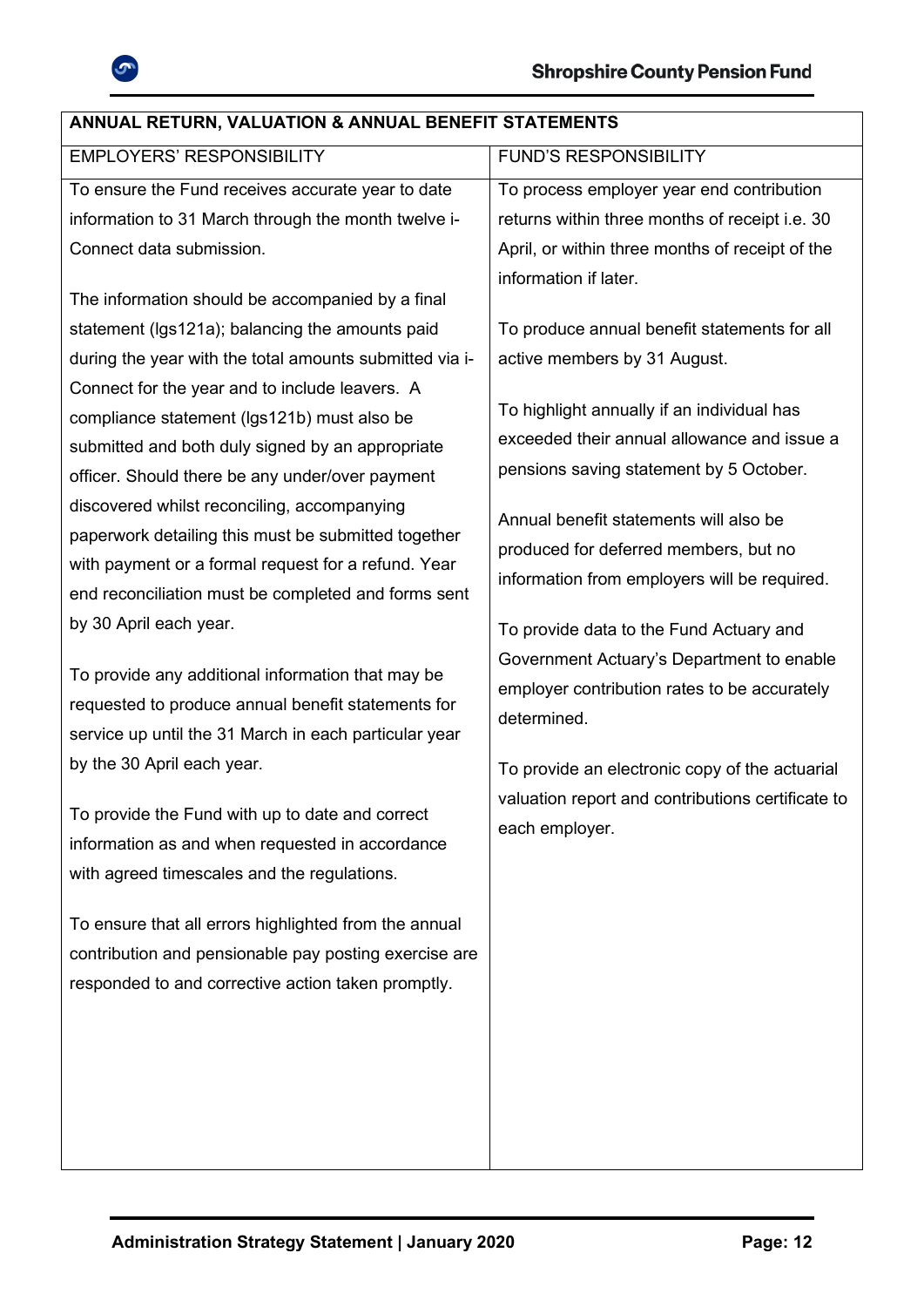

| <b>RETIREMENT AND TRANSFER IN/OUT ESTIMATES</b>          |                                                   |
|----------------------------------------------------------|---------------------------------------------------|
| <b>EMPLOYERS' RESPONSIBILITY</b>                         | <b>FUND'S RESPONSIBILITY</b>                      |
| To submit a request using form PEN010 by post, or        | To issue the individual quotations/information    |
| attaching it to an email. Each form must be signed by    | within ten working days after all information     |
| an authorising officer.                                  | required to process a quotation has been          |
|                                                          | received.                                         |
| For larger bulk estimates, requests should be made       |                                                   |
| via the spreadsheet template provided by the             | To provide information to the scheme member       |
| Pensions Team, and notice should be given in             | on any potential transfer in of benefits once all |
| advance when any redundancy exercises are                | information required to process the quotation     |
| planned.                                                 | has been received (transfer estimate from         |
|                                                          | other pension provider, contracting out, salary   |
| To provide pay and other relevant information            | details etc) within ten working days. However,    |
| requested by the Pensions Team either on an              | legally we do have up to two months to provide    |
| individual basis within ten working days of the request, | the transfer information following receipt of all |
| or for bulk/group requests by an agreed timescale with   | information required to process the quotation.    |
| the Pensions Team.                                       |                                                   |
| To help the Fund promote the 'My Pension Online'         | Separate agreed timescales and any additional     |
| area for members when requested.                         | cost will be put in place for bulk requests.      |
|                                                          | To provide large employers with links to the      |
|                                                          | appropriate software in order for employing       |
|                                                          | authority staff to view certain areas of their    |
|                                                          | employees' records of membership.                 |
|                                                          | (Employers should note there is a charge for      |
|                                                          | this access).                                     |
|                                                          |                                                   |
|                                                          | To maintain and promote the 'My Pension           |
|                                                          | Online' area on the website for members to        |
|                                                          | login and view their pension information.         |
|                                                          |                                                   |
|                                                          |                                                   |
|                                                          |                                                   |
|                                                          |                                                   |
|                                                          |                                                   |
|                                                          |                                                   |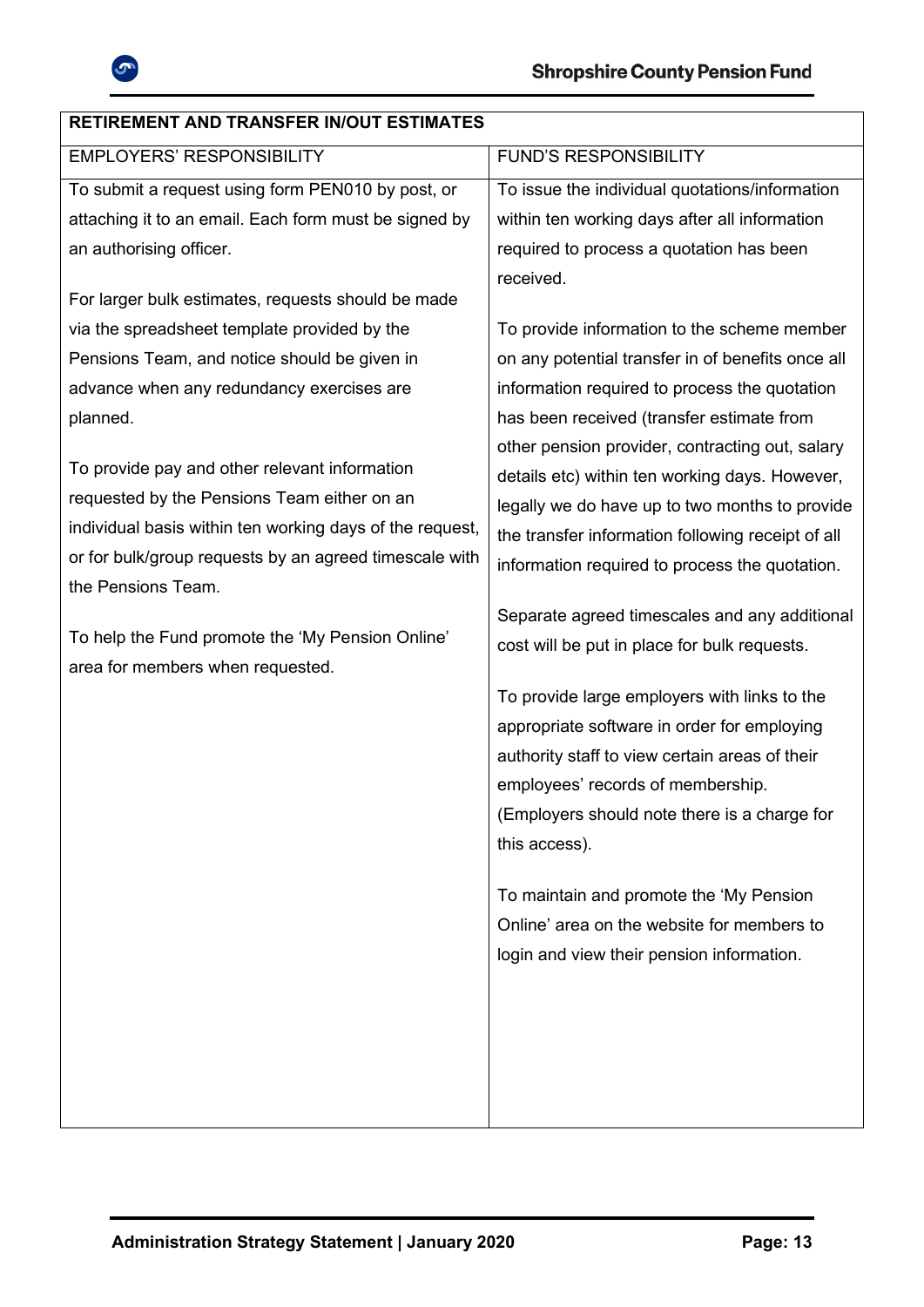

| <b>DIVORCE AND OUTSOURCINGS ESTIMATES</b>                |                                                 |  |
|----------------------------------------------------------|-------------------------------------------------|--|
| <b>EMPLOYERS' RESPONSIBILITY</b>                         | <b>FUND'S RESPONSIBILITY</b>                    |  |
| To provide pay and other relevant information            | Where a request for divorce information         |  |
| requested by the Pensions Team either on an              | including a CETV is received from the           |  |
| individual basis within ten working days of the request, | member, or the Court, this will be issued three |  |
| or for bulk/group requests by an agreed timescale with   | months from the date of receipt of the signed   |  |
| the Pensions Team.                                       | form request from the member, or receipt of     |  |
|                                                          | the Court order. When a shorter timescale is    |  |
| Staff transfers e.g. outsourcings                        | requested/imposed the Pensions Team will        |  |
| To ensure early notification/liaison with the Pensions   | provide the member with the schedule of         |  |
| Team when considering an outsourcing exercise            | charges.                                        |  |
|                                                          |                                                 |  |
| which affects members/eligible members of the LGPS.      | To provide guidance to current employers        |  |
| See guidance on 'Becoming an employer or existing        | participating in the Fund who are considering   |  |
| employer letting a contract' on the Fund's website.      | outsourcing.                                    |  |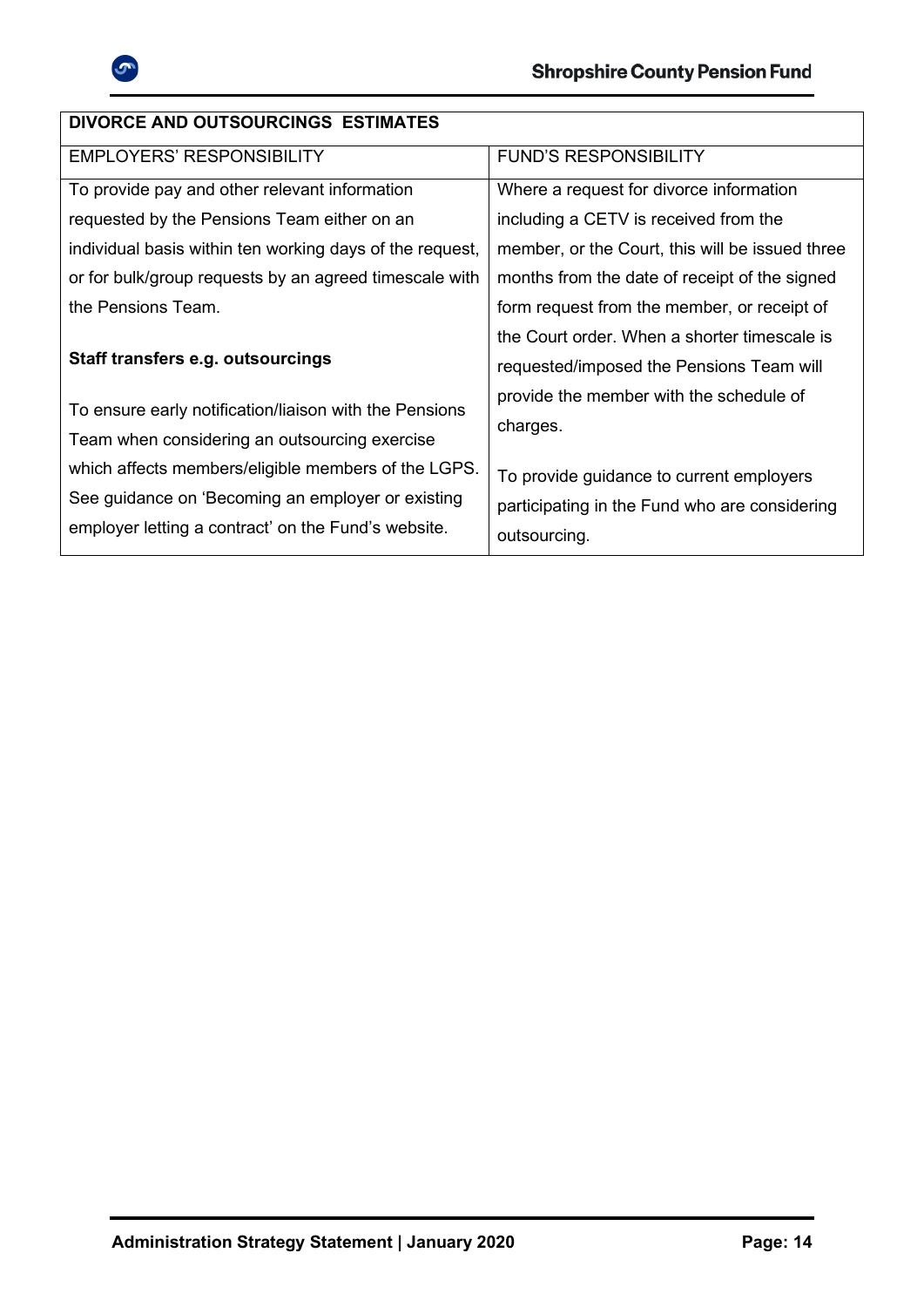

## **ACTUAL RETIREMENTS**

| <b>EMPLOYERS' RESPONSIBILITY</b>                          | <b>FUND'S RESPONSIBILITY</b>                          |
|-----------------------------------------------------------|-------------------------------------------------------|
| To submit the appropriate PEN007 leavers form to the      | To issue the member with a letter and benefits        |
| Fund as soon as the information is available. The         | information within five working days of correctly     |
| PEN007 form must be completed fully, and signed by        | completed employer's notification via the             |
| an authorised signatory, as it confirms the information   | PEN007 leavers form. However, from receipt            |
| required to enable the benefits to be calculated and      | of all information required to process, the           |
| the employer's decision as to the type of benefit that is | regulations state that we do have up to one           |
| to be paid to the member. Evidence of the calculation     | month following the date benefits become              |
| of final pensionable pay may be requested so the          | payable or two months if retirement is early.         |
| Pensions Team can check the accuracy of the pay           |                                                       |
| provided. The PEN007 form will be returned if it          | To issue the member with a letter notifying           |
| appears to be incorrect.                                  | them of actual retirement benefits within five        |
|                                                           | days following receipt of all documentation           |
| Further information can be found in the Employers         | from the member                                       |
| area of the Fund website via                              |                                                       |
| www.shropshirecountypensionfund.co.uk                     | To make payment of any lump sum within five           |
|                                                           | working days of receipt of all relevant fully         |
|                                                           | completed forms and certificates from the             |
|                                                           | member, or retirement date if later.                  |
|                                                           | To pay any pension payment on the 29 <sup>th</sup> of |
|                                                           | each month following retirement, unless this          |
|                                                           | falls on a weekend or bank holiday when the           |
|                                                           | payment will be made on the last working day          |
|                                                           | before. Payment will also be made earlier in          |
|                                                           | the month of December to take account of the          |
|                                                           |                                                       |
|                                                           | Christmas period.                                     |

| <b>ILL HEALTH RETIREMENTS</b>                          |                                               |
|--------------------------------------------------------|-----------------------------------------------|
| <b>EMPLOYERS' RESPONSIBILITY</b>                       | <b>FUND'S RESPONSIBILITY</b>                  |
| To determine whether an ill health benefit award is to | To calculate and pay the required benefits in |
| be made, based on medical evidence and the criteria    | line with actual retirement timescales.       |
| set in the current LGPS regulations, and after         |                                               |
| obtaining an opinion from a Fund approved              |                                               |
| Independent Registered Medical Practitioner (IMRP)     |                                               |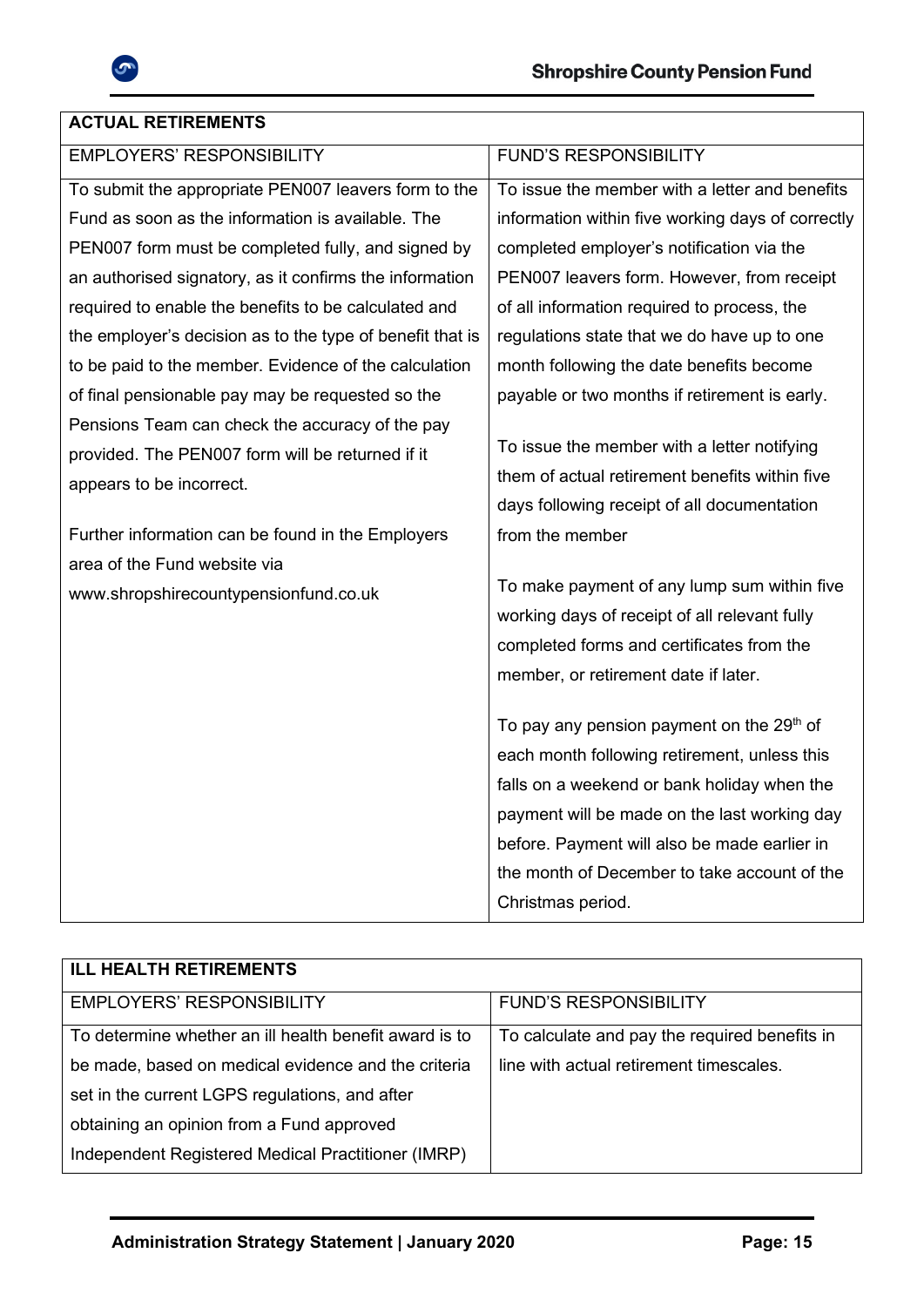

| on the appropriate certificate. If an award is made, to | To assist the employer in performing their      |
|---------------------------------------------------------|-------------------------------------------------|
| then determine which tier 1, 2 or 3 is to be awarded.   | legislative responsibility to review Tier 3 ill |
|                                                         | health cases at eighteen months.                |
| Arrange for completion of the PEN007 form and then      |                                                 |
| submit to the Fund with all related paperwork including |                                                 |
| IMRP certificate and a copy of the notice letter issued |                                                 |
| to the member confirming the level of ill health        |                                                 |
| benefits awarded and the appeal information under       |                                                 |
| IDPR.                                                   |                                                 |
|                                                         |                                                 |
| To keep a record of all Tier 3 ill health retirements,  |                                                 |
| particularly in regards to arranging the eighteen-month |                                                 |
| review. Arranging if necessary with an (IMRP)           |                                                 |
| approved by the administration authority for a further  |                                                 |
| medical certificate. To recover any overpayment of      |                                                 |
| pension benefits following a discovery of gainful       |                                                 |
| employment and notify the Fund, where appropriate.      |                                                 |
|                                                         |                                                 |
| To review all Tier 3 ill health retirement cases at     |                                                 |
| eighteen months. Further information on ill health      |                                                 |
| retirements can be found on the employers' pages on     |                                                 |
| our website                                             |                                                 |
| www.shropshirecountypensionfund.co.uk                   |                                                 |

| <b>MEMBERS LEAVING EMPLOYMENT BEFORE RETIREMENT</b>       |                                               |  |
|-----------------------------------------------------------|-----------------------------------------------|--|
| <b>EMPLOYERS' RESPONSIBILITY</b>                          | <b>FUND'S RESPONSIBILITY</b>                  |  |
| To notify the Fund using the PEN007 form, ensuring all    | To accurately record and update member        |  |
| relevant information is included on the form, within four | records on the pension administration         |  |
| weeks of the members leave date.                          | system.                                       |  |
|                                                           |                                               |  |
|                                                           | The regulatory target to inform members the   |  |
|                                                           | options available to them upon leaving the    |  |
|                                                           | Scheme is two months following receipt of all |  |
|                                                           | the correct information from the employer via |  |
|                                                           | the PEN007 form.                              |  |
|                                                           |                                               |  |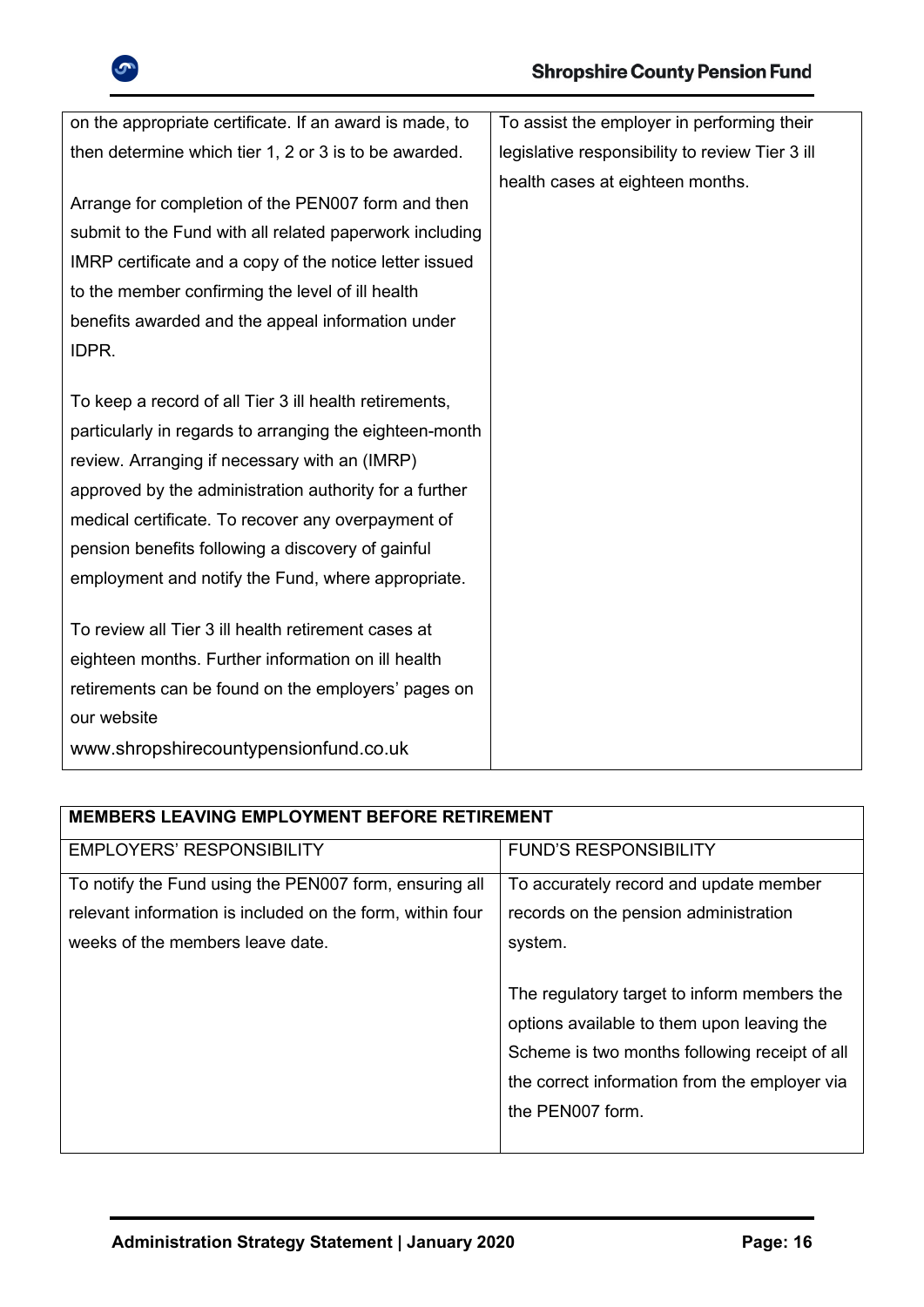

The Fund's best practice target to calculate notify a member of their deferred benefit entitlement is ten days following receipt of correct information from the employer via the PEN007 form. To process and pay a refund within five days to an eligible member following receipt of all relevant documentation from the

member/employer.

| <b>FORMER MEMBERS WITH DEFERRED BENEFITS</b>                                                                                                                                                                                                                                                                                                                                                                                                                                                                                   |                                                                                                                                                 |  |  |  |
|--------------------------------------------------------------------------------------------------------------------------------------------------------------------------------------------------------------------------------------------------------------------------------------------------------------------------------------------------------------------------------------------------------------------------------------------------------------------------------------------------------------------------------|-------------------------------------------------------------------------------------------------------------------------------------------------|--|--|--|
| <b>EMPLOYERS' RESPONSIBILITY</b>                                                                                                                                                                                                                                                                                                                                                                                                                                                                                               | <b>FUND'S RESPONSIBILITY</b>                                                                                                                    |  |  |  |
| To keep adequate records of the following for members                                                                                                                                                                                                                                                                                                                                                                                                                                                                          | To record and update member records on the                                                                                                      |  |  |  |
| who leave the Scheme with deferred benefits, as early                                                                                                                                                                                                                                                                                                                                                                                                                                                                          | pensions administration system.                                                                                                                 |  |  |  |
| payment of benefits may be required:                                                                                                                                                                                                                                                                                                                                                                                                                                                                                           | To provide former members with an annual                                                                                                        |  |  |  |
| Name & last known address<br>$\bullet$                                                                                                                                                                                                                                                                                                                                                                                                                                                                                         | benefit statement of their deferred benefits,                                                                                                   |  |  |  |
| National Insurance number<br>$\bullet$                                                                                                                                                                                                                                                                                                                                                                                                                                                                                         | updated by the annual pensions increase                                                                                                         |  |  |  |
| Payroll number<br>$\bullet$                                                                                                                                                                                                                                                                                                                                                                                                                                                                                                    | award when applicable.                                                                                                                          |  |  |  |
| Date of birth<br>$\bullet$<br>Last job information including job description<br>$\bullet$<br>Salary details<br>Date and reason for leaving                                                                                                                                                                                                                                                                                                                                                                                     | To provide estimates of benefits that may be<br>payable and any resulting employer costs<br>within ten working days of request upon<br>request. |  |  |  |
| To determine, following an application from the former<br>employee to have their deferred benefits paid early, as<br>to whether or not they are eligible for early payment on<br>ill health grounds in line with the criteria set in the<br>relevant regulations and after seeking a suitable<br>medical opinion from an (IRMP) approved by the<br>administering authority, or to determine whether<br>benefits should to be released early and in some cases<br>any actuarial reduction waivered on compassionate<br>grounds. |                                                                                                                                                 |  |  |  |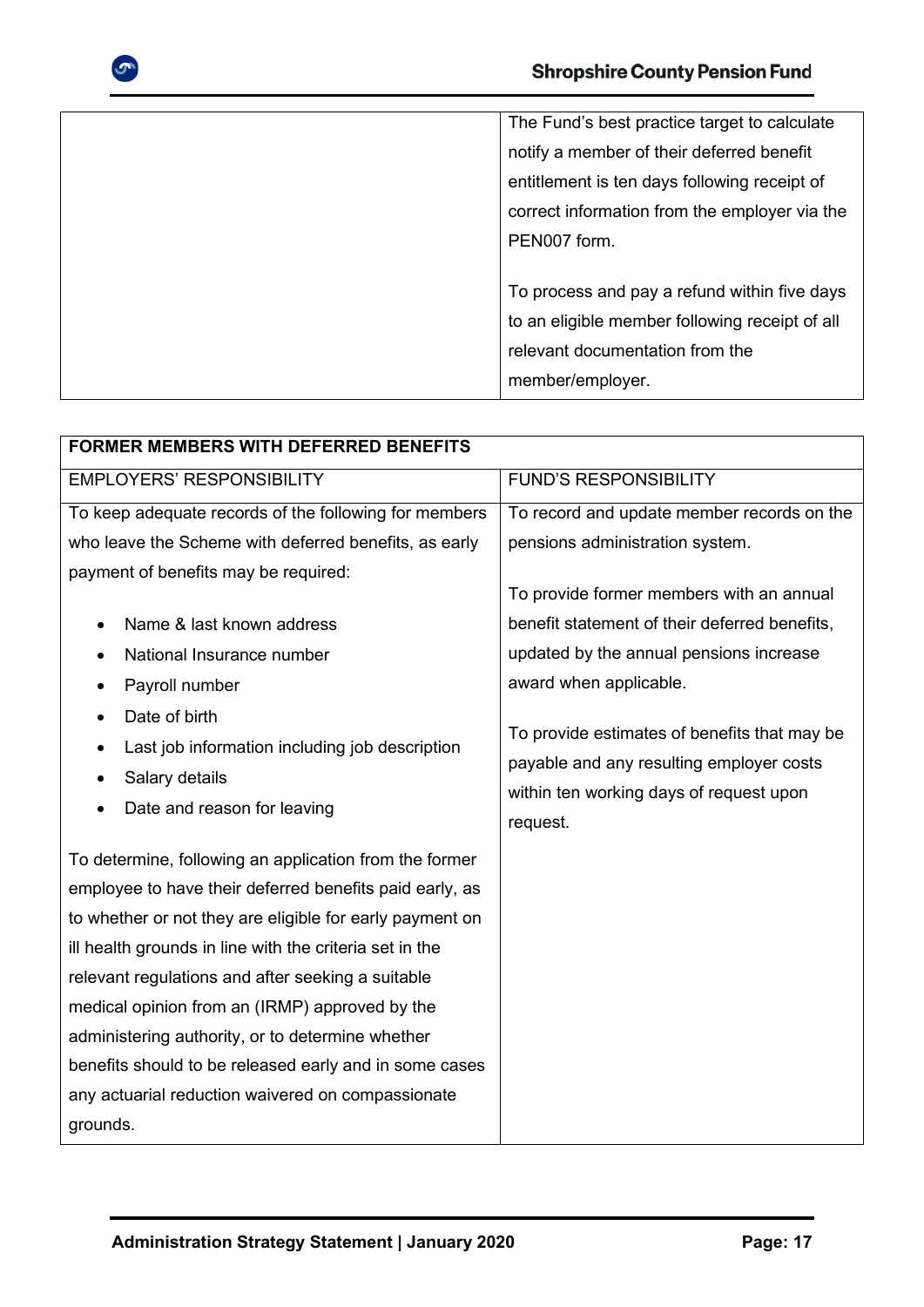

| DLATITIN ƏLINYIVL & TENMINAL ILLINLƏƏ                                                                             |                                                                                                                                                             |
|-------------------------------------------------------------------------------------------------------------------|-------------------------------------------------------------------------------------------------------------------------------------------------------------|
| <b>EMPLOYERS' RESPONSIBILITY</b>                                                                                  | <b>FUND'S RESPONSIBILITY</b>                                                                                                                                |
| To inform the Fund immediately on the death of an                                                                 | To provide an initial letter of                                                                                                                             |
| employee via the PEN007 leavers form, or when a                                                                   | acknowledgement to the next of kin/informant                                                                                                                |
| member is suffering from a potentially terminal illness                                                           | within 5 working days following a notification                                                                                                              |
| and to provide details of the next of kin.                                                                        | of death.                                                                                                                                                   |
| Further information can be found on the employer<br>pages of our website<br>www.shropshirecountypensionfund.co.uk | To provide a letter notifying dependents of<br>benefits within five days following receipt of<br>identification/certificates and relevant<br>documentation. |
|                                                                                                                   | To assist employer's, employees and their                                                                                                                   |
|                                                                                                                   | next of kin in ensuring the pension options                                                                                                                 |
|                                                                                                                   | are made available and that payment of                                                                                                                      |
|                                                                                                                   | benefits are expedited in an appropriate and                                                                                                                |
|                                                                                                                   | caring manner.                                                                                                                                              |
|                                                                                                                   | The Fund's policy regarding payment of<br>benefits in such situations, can be viewed in<br>the Governance Compliance Statement.                             |

| <b>FINANCIAL AND DATA OBLIGATIONS</b>                                                                 |                                                                                    |
|-------------------------------------------------------------------------------------------------------|------------------------------------------------------------------------------------|
| <b>EMPLOYERS' RESPONSIBILITY</b>                                                                      | <b>FUND'S RESPONSIBILITY</b>                                                       |
| To pay the Fund all contributions deducted from                                                       | To allocate correctly the contributions received                                   |
| payroll (not including AVCs) of its employees and                                                     | to each employee record and to keep a log of                                       |
| employer contributions and any deficit lump sum<br>payments due on a monthly basis, no later than the | contributions received from each employer.                                         |
| $19th$ day of the month following the period of                                                       | To charge interest for late payment in the                                         |
| deductions. Further information can be found in the                                                   | following circumstances;<br>Employer contributions (including deficit<br>$\bullet$ |
| Employer Guide via                                                                                    |                                                                                    |
| www.shropshirecountypensionfund.co.uk                                                                 | payment) are overdue if they are                                                   |
|                                                                                                       | received a month later than the due                                                |
|                                                                                                       | date specified.                                                                    |

## **DEATH IN SERVICE & TERMINAL ILLNESS**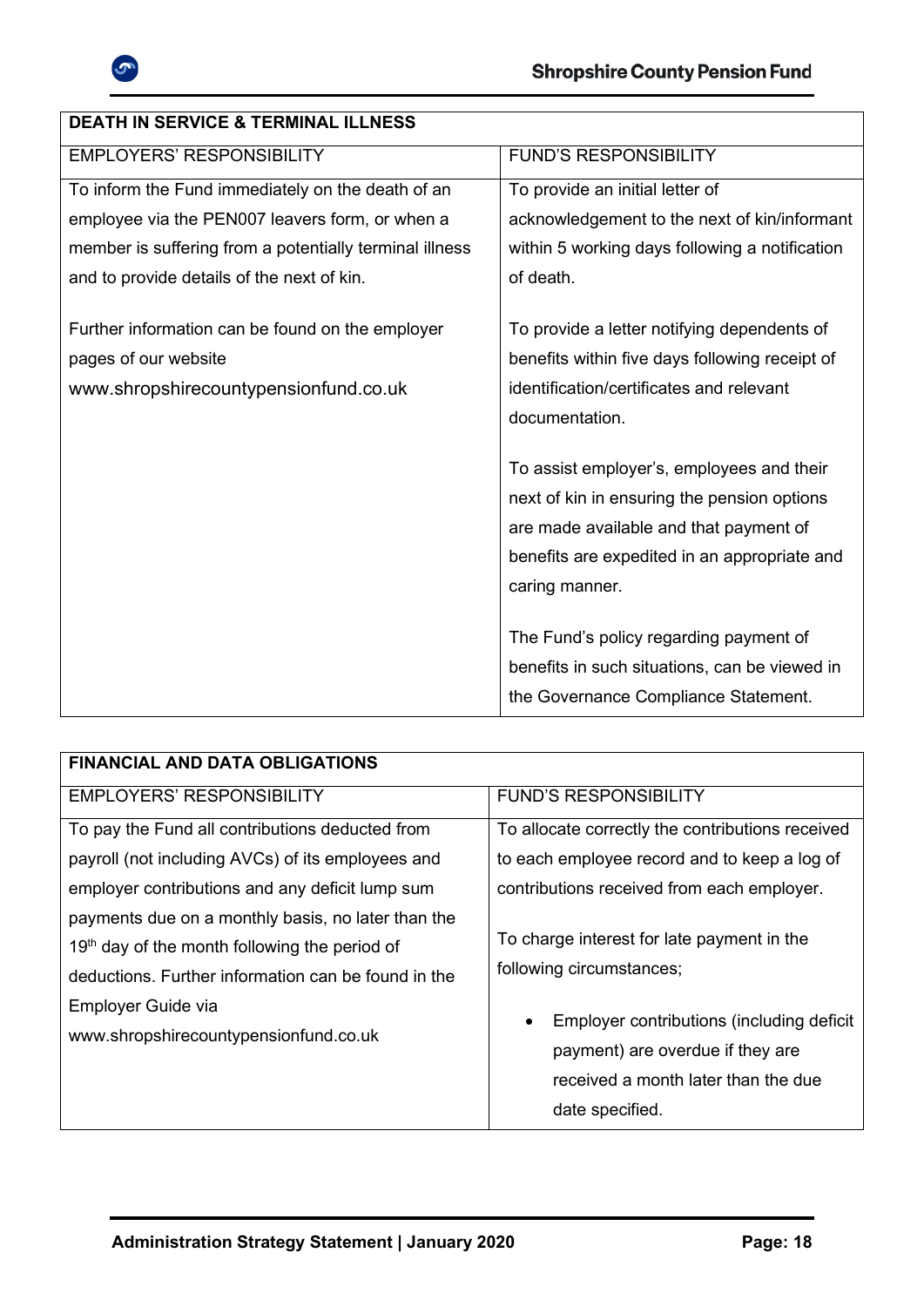



| Each payment must be accompanied by an i-Connect         | All other payments are overdue if they<br>$\bullet$ |
|----------------------------------------------------------|-----------------------------------------------------|
| data extract providing the following data for each       | are not received by the due date                    |
| member;                                                  | specified.                                          |
| National Insurance number<br>$\bullet$                   | Inform each employer of any new contribution        |
| Payroll reference 1<br>٠                                 | bandings tables in place from each April.           |
| Member address and postcode                              |                                                     |
| Date of leaving                                          | Inform employers of any rechargeable items as       |
| Payroll period end date<br>٠                             | they become due. Early Retirement Strain will       |
| <b>Additional contributions 1</b>                        | be notified prior to benefits being put into        |
| <b>Additional contributions 2</b>                        | payment.                                            |
| Surname                                                  | To keep the Fund's Privacy Notice up to date        |
| Forenames                                                | on the website for all members. To keep a           |
| Gender                                                   | Memorandum of Understanding which explains          |
| Date of birth                                            | the relationship between the administering          |
| <b>Marital status</b>                                    | authority and participating employers when          |
| <b>Title</b><br>٠                                        | sharing personal data.                              |
| Taxable earnings                                         |                                                     |
| Annual pensionable salary (only required at<br>$\bullet$ |                                                     |
| month 12)                                                |                                                     |
| Pensionable pay<br>٠                                     |                                                     |
| Date joined LGPS                                         |                                                     |
| Job title                                                |                                                     |
| Part-time hours effective date                           |                                                     |
| Part-time hours                                          |                                                     |
| Part-time indicator                                      |                                                     |
| Whole-time equivalent hours                              |                                                     |
| Employee's main section contributions                    |                                                     |
| <b>Employer's contributions</b>                          |                                                     |
| Scheme contribution rate                                 |                                                     |
| Opt out date                                             |                                                     |
| Opt in date                                              |                                                     |
| Main section cumulative pensionable pay                  |                                                     |
| 50/50 section cumulative pensionable pay                 |                                                     |
| Full-time equivalent final pay                           |                                                     |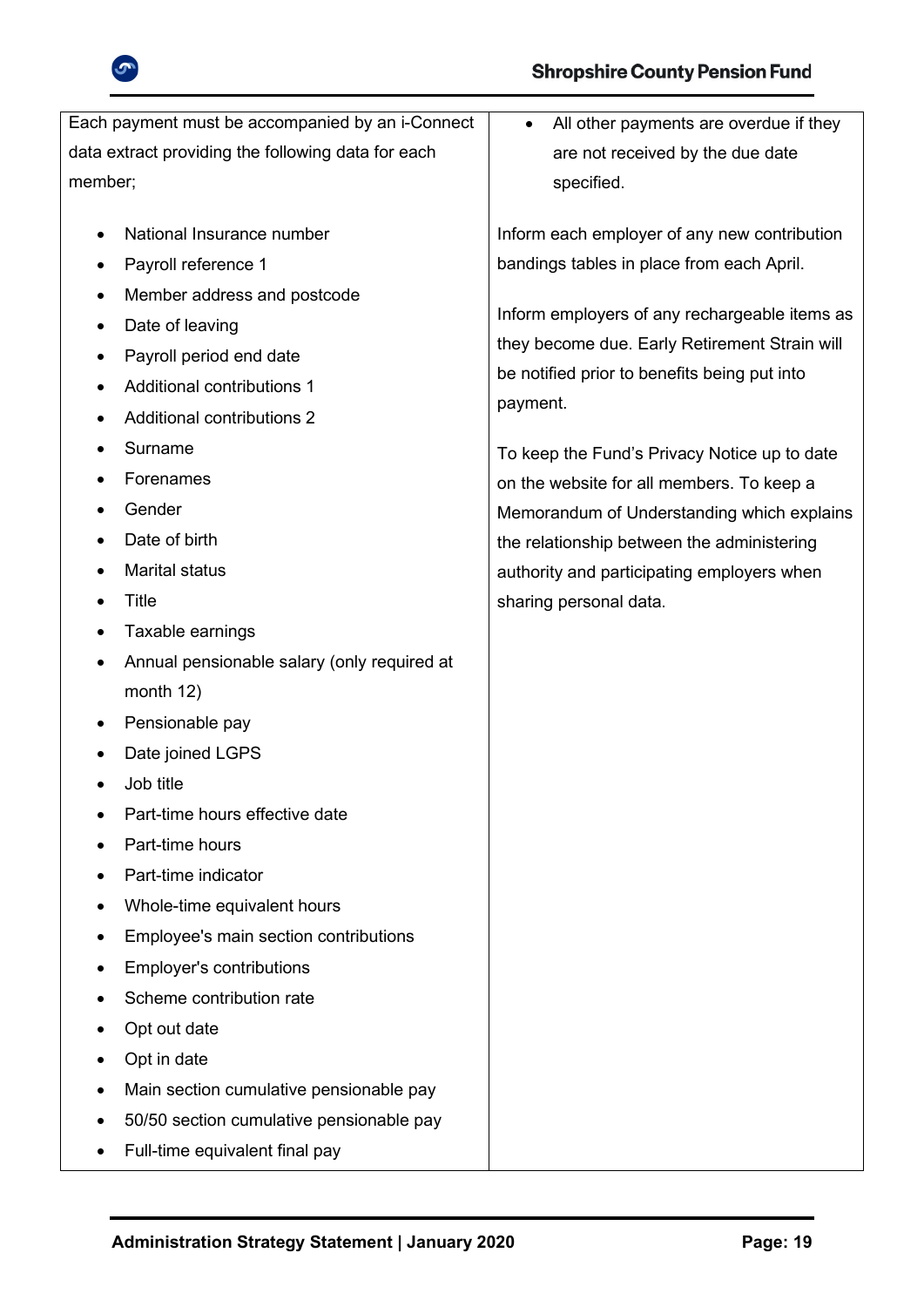

| Cumulative employee's main section                     |  |
|--------------------------------------------------------|--|
| contributions                                          |  |
| Cumulative employer's contributions                    |  |
| Reason for leaving                                     |  |
| <b>Cumulative employer Shared Cost APC's</b>           |  |
| Cumulative employee APC's                              |  |
| Employee's 50/50 section contributions                 |  |
| Cumulative employees 50/50 section                     |  |
| contributions                                          |  |
| Pay period Shared Cost APC's                           |  |
| Pay period employee APC's                              |  |
|                                                        |  |
| Employers are required to pay all rechargeable items   |  |
| to the Fund immediately on receipt of the invoice. The |  |
| Fund, in certain circumstances, may not commence       |  |
| the member benefits until the invoice has been paid.   |  |

| ADDITIONAL PENSION CONTRIBUTIONS (APCs) and SHARED COST APC's (SCAPCs) |                                              |  |  |
|------------------------------------------------------------------------|----------------------------------------------|--|--|
| <b>EMPLOYERS' RESPONSIBILITY</b>                                       | <b>FUND'S RESPONSIBILITY</b>                 |  |  |
| To communicate to employees regarding the option                       | To provide information on APCs to            |  |  |
| of SCAPC's to cover periods of 'lost pension' and the                  | members/employers through                    |  |  |
| timeframe they must elect to purchase a SCAPC.                         | www.shropshirecountypensionfund.co.uk, and   |  |  |
| Members must elect within thirty days of returning to                  | direct employees to the national LGPS member |  |  |
| work following the absence, but employers have the                     | website where a modeller can be found.       |  |  |
| discretion to extend this period. This should be laid                  |                                              |  |  |
| out in the employer's Discretions Policy.                              |                                              |  |  |
|                                                                        |                                              |  |  |
| To calculate and collect from the employee, payroll                    |                                              |  |  |
| contributions and to arrange the prompt payment to                     |                                              |  |  |
| the Fund, according to the published schedule and                      |                                              |  |  |
| to be no later than the 19 <sup>th</sup> of the month following the    |                                              |  |  |
| deduction. More information can be found in the                        |                                              |  |  |
| employer area on                                                       |                                              |  |  |
| www.shropshirecountypensionfund.co.uk                                  |                                              |  |  |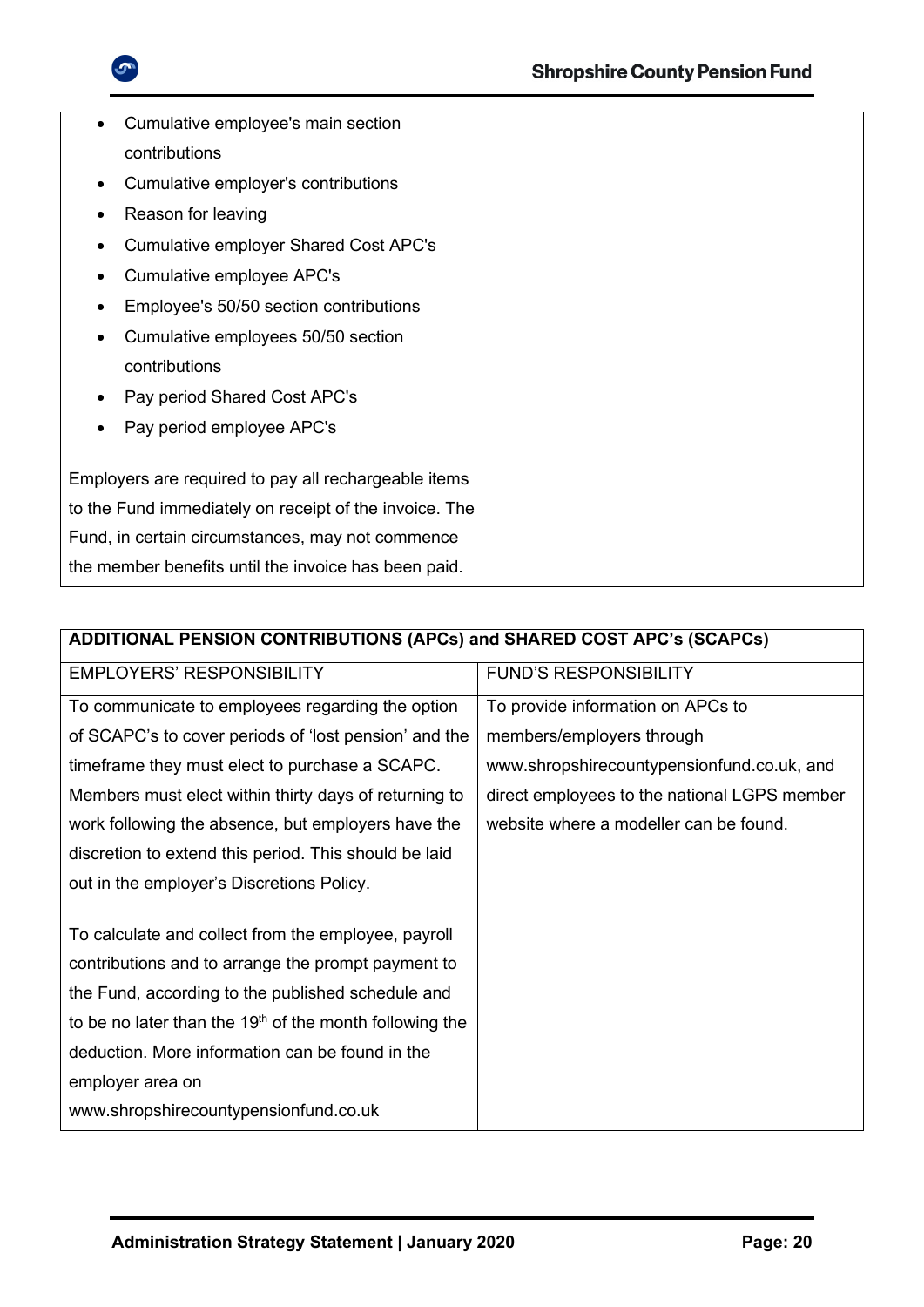## <span id="page-20-0"></span>**7. Standards of Data**

## **Overriding Legislation in performing the role of administering the LGPS**

### **The Fund and employers will comply with the overriding legislation, including:**

- the Occupational Pensions Schemes
- (Disclosure of Information) Regulations 2015;
- The Local Government Pension Scheme (Amendment) (Governance) Regulations 2015;
- the Pensions Act 1995, 2004 and 2014;
- any Transitional Regulations currently in place;
- the Discretionary and Compensation Regulations 2006:
- the Data Protection Act 1998:
- the Freedom of Information Act 2000:
- the Disability Discrimination Act 1995;
- the Age Discrimination Act 2006;
- the Finance Act 2004;
- Health and Safety legislation;
- Employment Rights Act 2010;
- HMRC Legislation and Current GAD Guidance;
- Public Service Pensions Act 2013;

#### **and any future amendments to the above legislation.**

#### **Data Protection Act 2018**

The Shropshire County Pension Fund is a Data Controller as part of the Data Protection Act 2018 which incorporates the General Data Protection Regulation (GDPR). This means we store, hold and manage personal data in line with statutory requirements to enable us to provide pension administration services. To enable us to carry out our statutory duty, we are required to share information with certain bodies, but will only do so in limited circumstances. More information about how we hold data and who we share it can be found in the Fund's Privacy Notice on [www.shropshirecountypensionfund.co.uk.](http://www.shropshirecountypensionfund.co.uk/)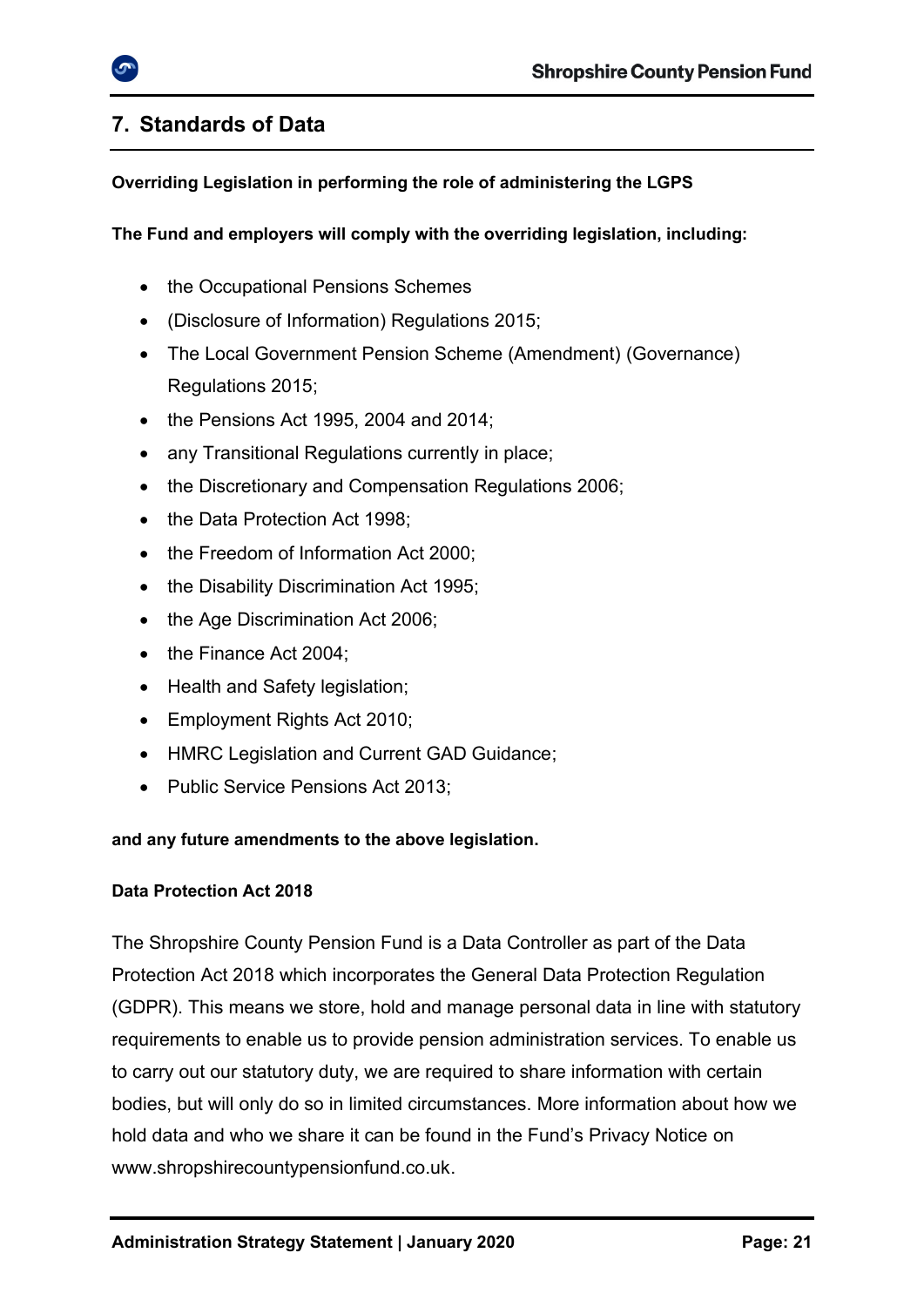The Fund has introduced a Memorandum of Understanding (MOU). The aim of the MOU is to set out that participating employers in the Local Government Pension Scheme (LGPS) can share data with the LG administering authority without a data sharing agreement being in place. (There is no legal requirement for employers to have a data sharing agreement with LGPS administering authorities as they are both data controllers.) A copy of the MOU can be found on the employers' area of the website [www.shropshirecountypensionfund.co.uk.](http://www.shropshirecountypensionfund.co.uk/)

### **Secure Data Transfer**

The Fund will follow Shropshire Council's as Administering Authority data security guidelines when sending any personal data, including its published data sharing policy. This means that members' personal data will only be transferred from one party to the other via an acceptable method specified by the Administering Authority which may include any of the following:

- (a) i-Connect data transfer service (Internet based application)
- (b) Secure email
- (c) Paper forms signed by an authorising officer from the employer
- (d) Password protected excel spreadsheet

All these measures start from the date of receipt of all relevant information. The annual performance of the Fund is reported each year in the Annual Report.

#### **Audit**

The Fund is subject to an annual audit of its processes and internal controls. Employers are expected to fully comply with any requests for information from both internal and approved external auditors. Any subsequent recommendations will be considered and where appropriate implemented with employing authority cooperation.

#### **Benchmarking**

The Fund will regularly monitor its costs and service performance by benchmarking with other administering authorities. Details of the costs of administration, quality measures and standards of performance will be published in the Annual Report.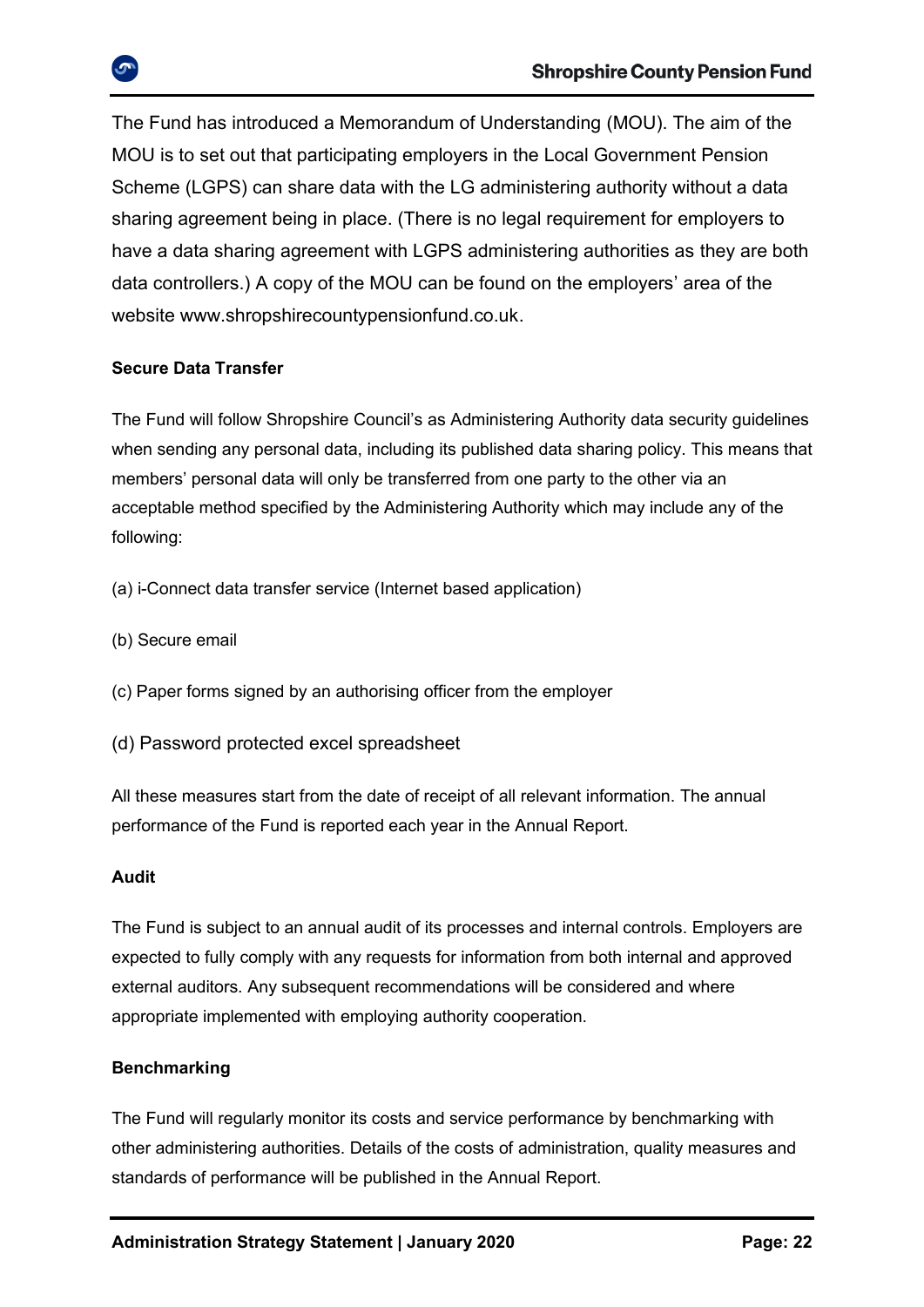## <span id="page-22-0"></span>**8. Employer Performance Reporting**

As part of this Pensions Administration Strategy the Fund will develop arrangements for reporting on key performance measures.

This approach to reporting will facilitate engagement with employers and provide a mechanism for service level review and recognition of best practice.

#### **Poor performance/additional work**

The Fund will seek, at the earliest opportunity, to work closely with employers in identifying areas of poor performance, provide the necessary training and development, and to put in place appropriate processes to improve the level of service in the future.

In the event of continued poor performance, or additional work imposed on the Fund as a result of employer poor performance and a lack of any evidence of any measures being taken to achieve improvement by an employing authority, the Fund will seek to recover any additional costs arising.

Any third party costs or regulatory fines incurred by the Fund as a consequence of administrative failures or poor performance by the employing authority will be recovered from the employer. These may include fines imposed by the Courts, the Pensions Ombudsman or the Pensions Regulator and additional charges in respect of actuarial fees, third party computer charges and additional printing and distribution costs.

In dealing with poor performance the Fund will:

- write to the main contact at the employer setting out the area(s) of poor performance;
- meet with the employing authority, where possible, to discuss area(s) of poor performance and how these can be addressed;
- contact the individual/body with overall authority for the Scheme employer (i.e. CEO/Chair of Trustee Board/Parish or Town Council)
- issue formal written notice, where no improvement is demonstrated by the employing authority or where there has been a failure to take agreed action by the employing authority;
- Make a claim for cost recovery, taking account of time and resources in resolving the specific area(s) of poor performance.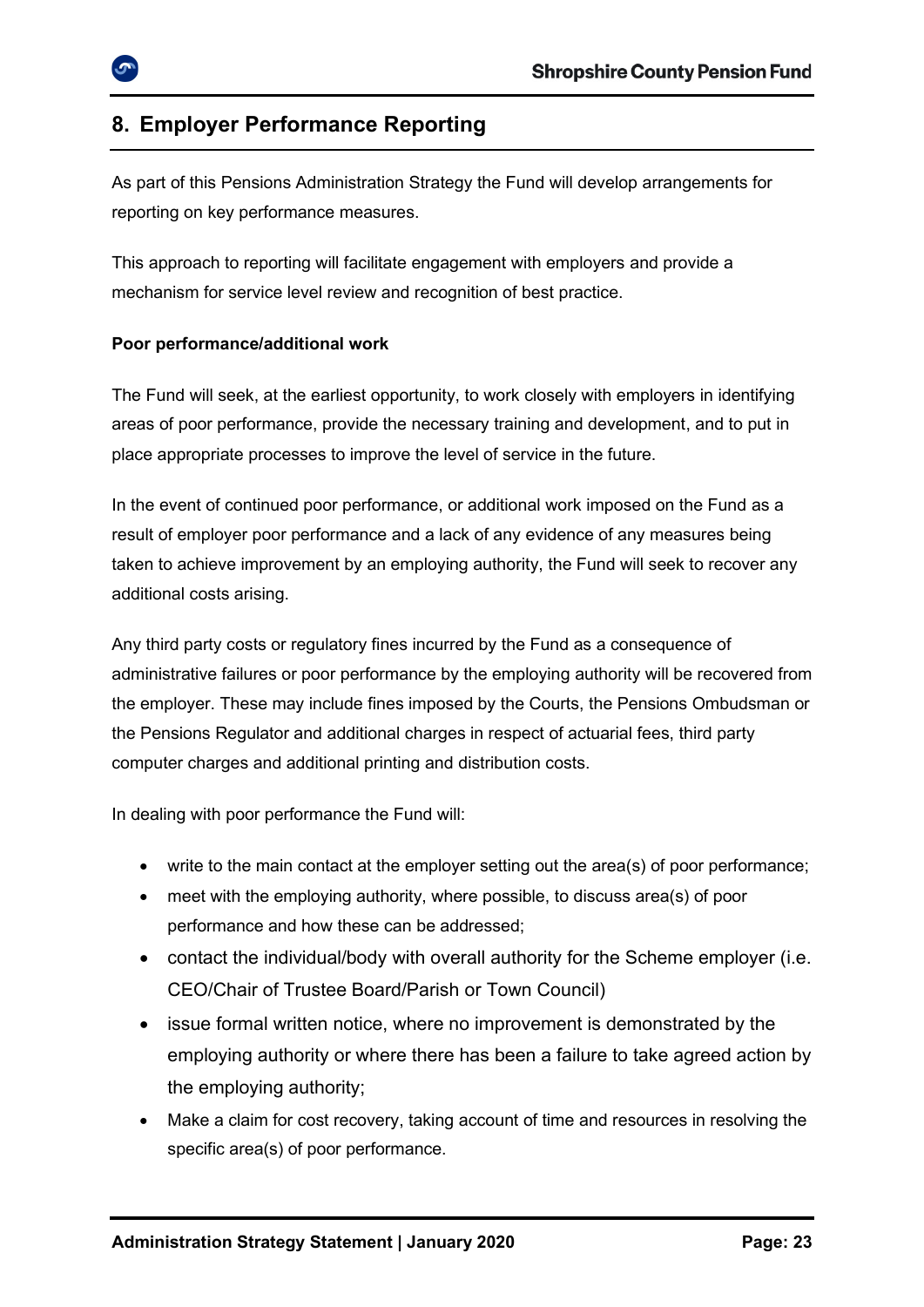• Will report any claim for the cost of recovery to the Pension Committee/Pensions Board at the next available meeting and may form part of the administration report in the Fund's published Annual Report.

#### **Reporting breaches**

The Fund has a procedure to be followed by certain persons in relation to reporting breaches of the law to the Pensions Regulator. The breaches procedure applies, in the main to;

- all members of the Shropshire Pension Board and Committee;
- all officers involved in the management of the Pension Fund including members of the Treasury Team, Pensions Administration Team, and the Head of Finance, Governance and Assurance (Section 151 Officer);
- any professional advisers including auditors, actuaries, legal advisers and fund managers; and
- officers of employers participating in the Shropshire County Pension Fund who are responsible for LGPS matters.

Breaches can occur in relation to a wide variety of the tasks normally associated with the administrative function of a scheme such as keeping records, internal controls, calculating benefits and making investment or investment-related decisions.

If a breach occurs the breaches policy must be followed. The most up to date breaches policy can be found on the Fund's website. If a breach occurs by an employer, the Fund will notify the employer to ensure improvements are made and will record and monitor the breach. If this failure to comply with the regulations is likely to be material, it will be reported to the Pensions Regulator.

## <span id="page-23-0"></span>**9. Associated Policy Statements and Documents**

Participating employers are advised to familiarise themselves with the other policies issued by the Fund.

### **Employer Events Policy**

The purpose of this document is to describe the various "life stages" of an employer participating in the Fund. It summarises the events and possible outcomes from those events right through until it withdraws from the Fund.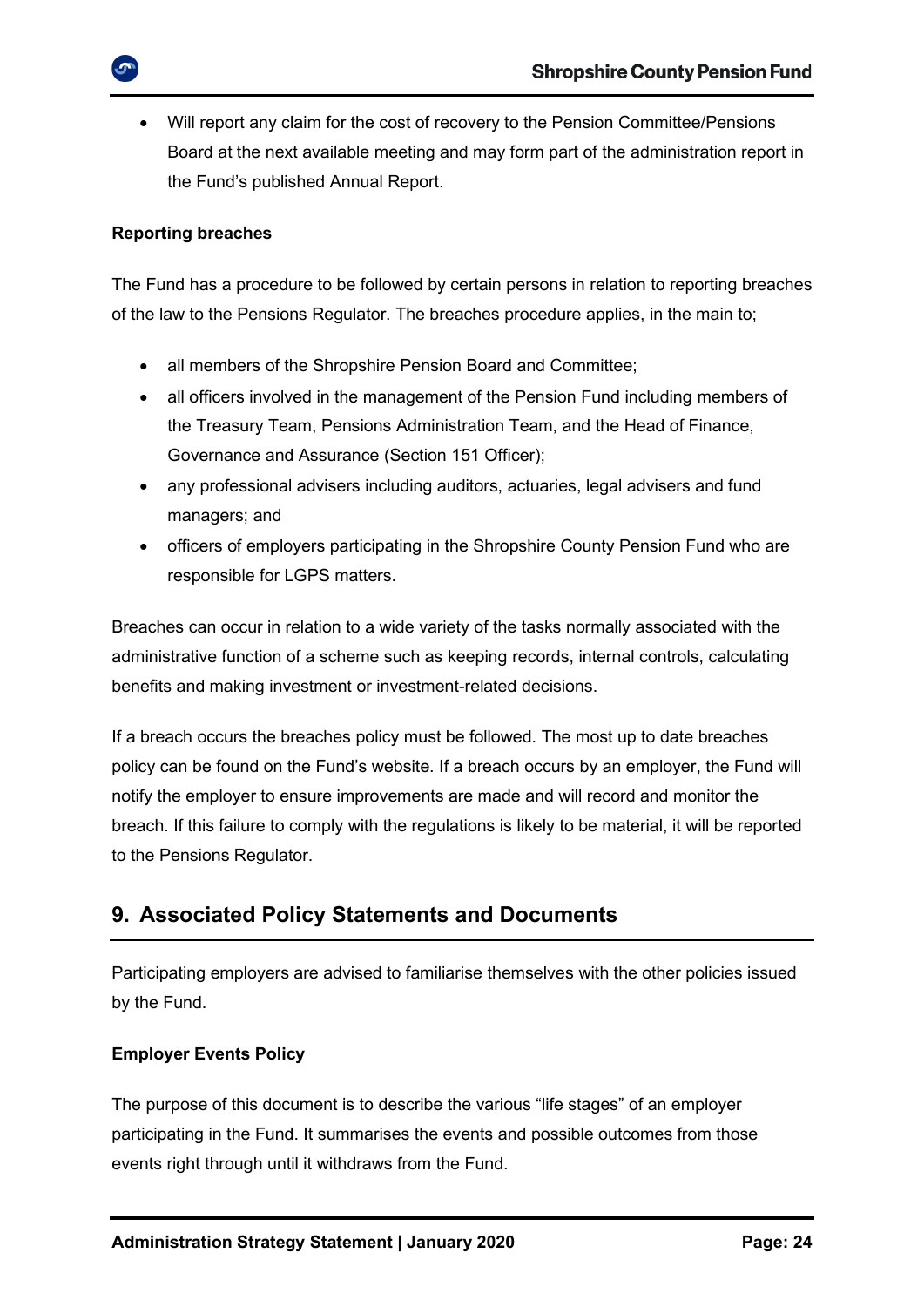

#### **Communications Strategy Statement**

The statement outlines the Fund's policy on:

- information to members, representatives and employers;
- the format, frequency and method of distributing such information;
- the promotion of the Scheme to prospective members and their employing authorities.

## **Governance Compliance Policy**

Shropshire Council has delegated to the Pensions Committee various powers and duties in respect of the administration of the Fund.

This statement sets out the scheme of delegation and the terms of reference, structure and operational procedures of the delegation. It also includes information on how it will exercise certain discretions provided by the Scheme.

### **Employer Discretions Policy**

Since 1997, the LGPS regulations have required every employing authority to**:**

- issue a written policy statement on how it will exercise the various discretions provided by the Scheme;
- keep it under review:
- revise as necessary.

A full list of employer discretions can be found on [www.lgpsregs.org.](http://www.lgpsregs.org/)

The Fund has purchased a template to assist employers when making their policy. A copy of the template can requested from the Pensions Team.